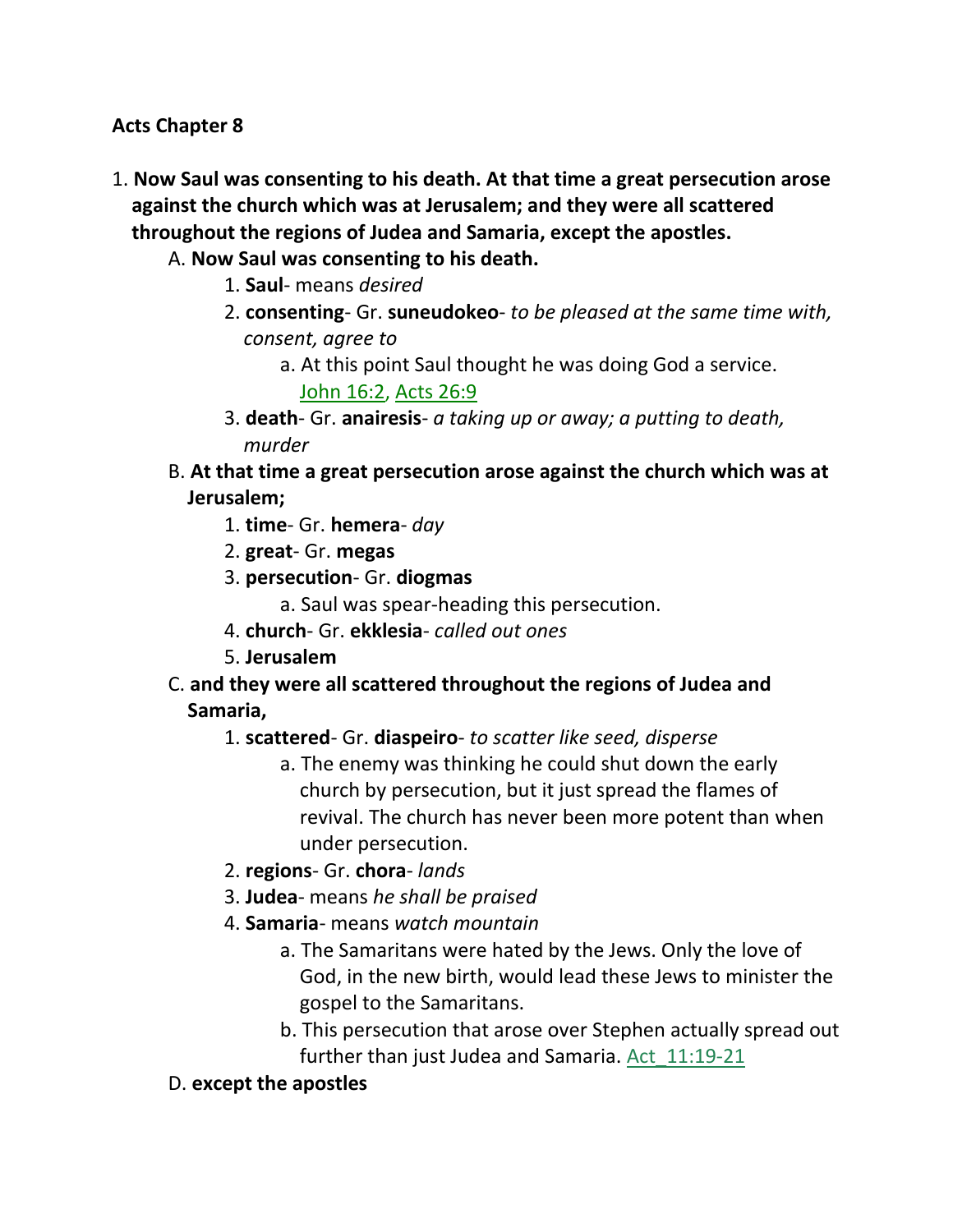#### 1. **apostles**-Gr. **apostolos**

- a. The apostles were not moved by fear out of their called place of ministry.
- 2. **And devout men carried Stephen** *to his burial,* **and made great lamentation over him.** 
	- A. **And devout men carried Stephen to his burial,**
		- 1. **devout** Gr. **eulabes** *taking hold of well, i.e., warily; hence, cautious, circumspect; full of reverence towards God, devout, pious, religious*
		- 2. **men** Gr. **aner** *more formal term for a man*
		- 3. **carried** Gr. **sugkomizo** *to prepare for burial, take charge of the funeral of anyone, bury*

### B. **and made a great lamentation over him**

- 1. **made** Gr. **poieo**
- 2. **great** Gr. **megas**
- 3. **lamentation** Gr. **kopetos** *a beating of the breast, etc., in token of grief; a wailing, lamentation*
	- a. No doubt this was a religious hold over practice of the culture of the day.
	- b. We are told by Paul that Christians should not grieve as the world grieves over the death of a believer. 1 Thess. 4:13
- 3. **As for Saul, he made havoc of the church, entering every house, and dragging off men and women, committing** *them* **to prison.** 
	- A. **As for Saul,**
	- B. **he made havoc of the church,**
		- 1. **made havoc** Gr. **lumainomai** *to treat shamefully or with injury, to ravage, devastate, ruin*
		- 2. **church** Gr. **ekklesia**
	- C. **entering every house,**
		- 1. **entering** Gr. **eisporeuomai**
		- 2. **house** Gr. **oikos**
			- a. Every house of suspected Christians.
			- b. Undoubtedly, Saul had a network of spies to give him intel on suspected Christians and their activities. Others were turned in by those who knew of their Christian religion.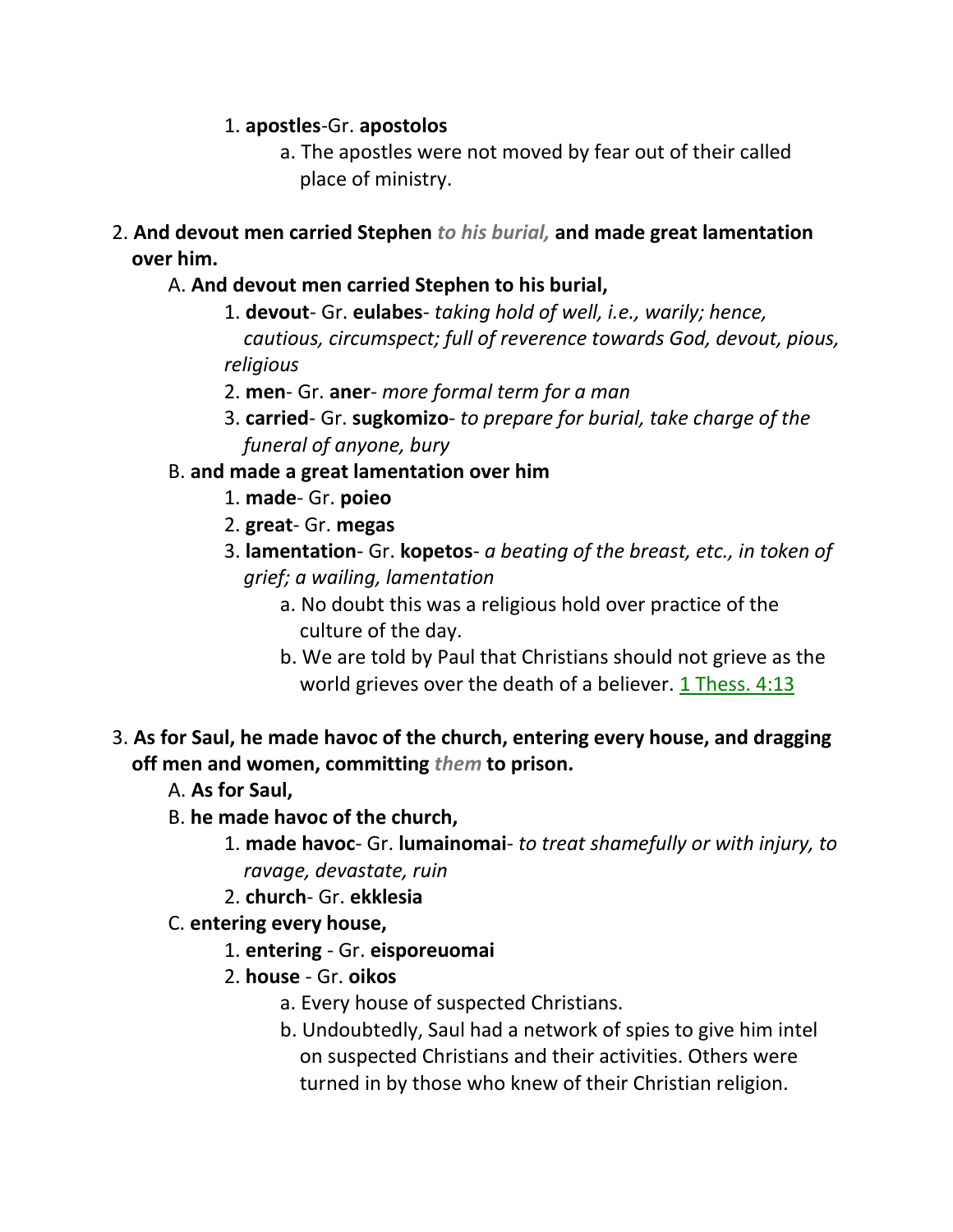#### D. **and dragging off men and women,**

- 1. **dragging off** Gr. **suro** *to draw, drag, to force away, hale before magistrates*
- 2. **men** Gr. **aner**
- 3. **women** Gr. **gune**
	- a. Women were not immune to this harsh dealing.
- E. **committing them to prison**
	- 1. **committing** Gr. **paradidomi** *to give over*
	- 2. **prison** Gr. **phulake**
		- a. This led to numerous deaths. Act\_22:3-4

### 4. **Therefore those who were scattered went everywhere preaching the word.**

### A. **scattered**- Gr. **diaspeiro**- *to scatter as seed, disperse*

- 1. The persecution which was from the enemy was turned for the furtherance of the gospel. Php 1:12
- 2. It would have been better for the enemy to leave the church alone, because as soon as he started beating it, to snuff out the flames of the gospel, it spread like wild fire!
- B. **went** Gr. **dierchomai** *to go through*
- C. **preaching** Gr. **euaggelizo** *to preach the gospel or good news*
- D. **word** Gr. **logos**
	- a. They shared the good news about Jesus- the Word [Logos- John 1:1]

## 5. **Then Philip went down to the city of Samaria and preached Christ to them.**

- A. **Philip** means *lover of horses*
	- 1. Philip was one of the first seven deacons of the church.
	- 2. Although there was a great ministry call on Philip he humbled himself and took the position of a servant first before being elevated into public ministry. This is God's pattern.  $1$  Tim.  $3:13$  [**good standing**- lit. *a step up*-promotion; **boldness**- lit. *freedom to speak*- a platform to speak and not just serve] If you are faithful in the least, you will be faithful in much.
	- 3. If Philip were not faithful in being a deacon, you would not read about what he did here in this Chapter because it would have never happened.
- B. **went down** Gr. **katerchomai**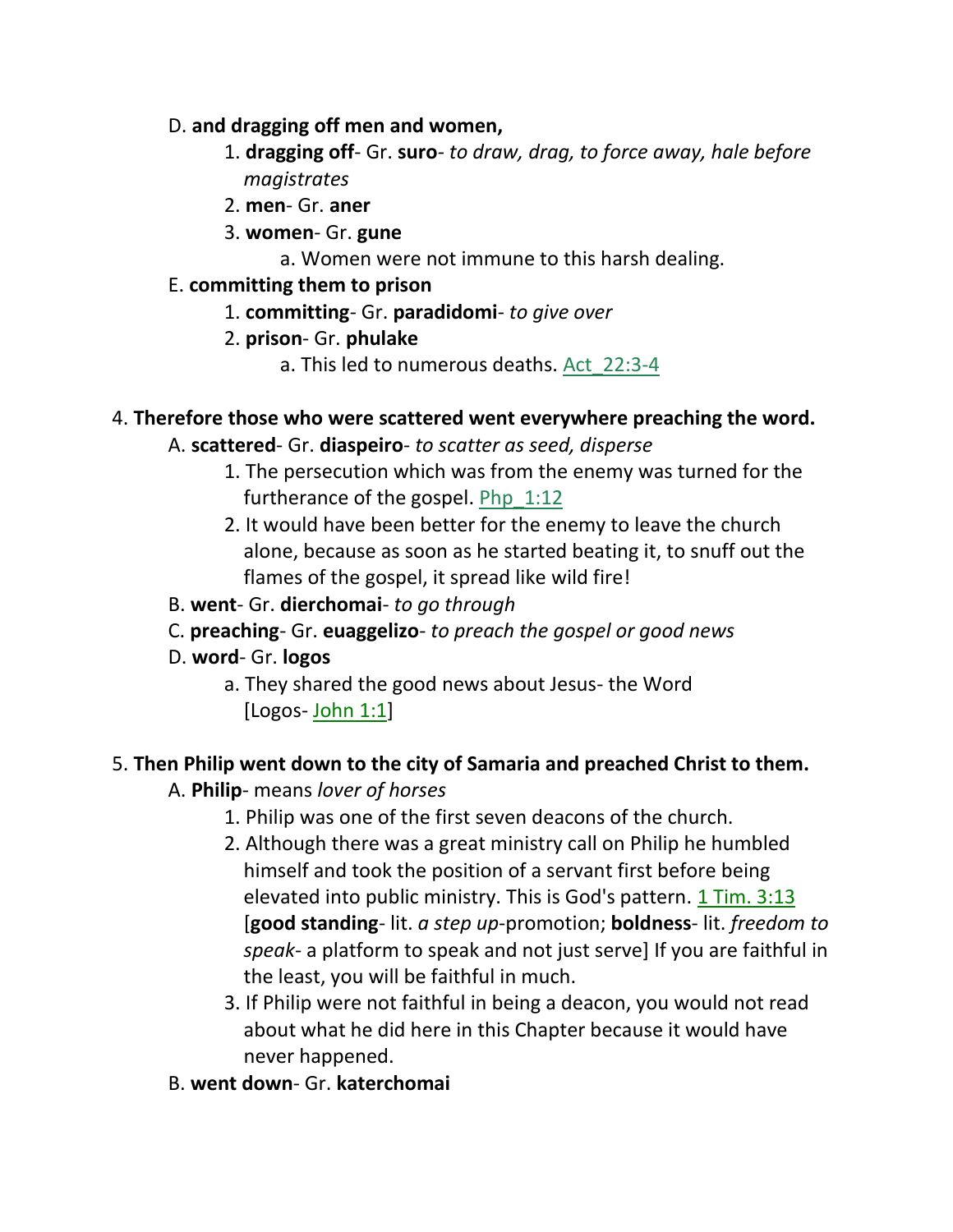### C. **city**- Gr. **polis**

- D. **Samaria** means *watch tower*
	- 1. *The ancient capital of the northern kingdom of Israel, which eventually fell to the Assyrians (722 B.C.) after over 200 years of idolatry and rebellion against God. After resettling many of the people in other lands, the Assyrians located Gentiles from other areas into the region, resulting in a mix of Jews and Gentiles who became known as Samaritans*- MacArthur Commentary
	- 2. The Jews of Judea hated those of Samaria because they had mixed with the gentiles around them.
- E. **preached** Gr. **kerusso** *to announce, herald*
- F. **Christ** Gr. **christos-** *the Anointed One*
	- 1. He preached Christ, not himself or doctrine. An evangelist is called to preach on one subject and one subject only- Christ! A teacher is called to teach many points of doctrine, but an evangelist is to preach on one subject- Christ. 1Co 2:2
- 6. **And the multitudes with one accord heeded the things spoken by Philip, hearing and seeing the miracles which he did.** 
	- A. **And the multitudes with one accord heeded the things spoken by Philip,**

### 1. **multitudes**

- a. The multitudes comprised of partial Gentile and Jew descent. They were outcasts by the religious Jews. When they heard the gospel of grace, they received it with great joy! They knew they did not deserve anything with God. They were so grateful that they were included in God's plan of salvation. The religious Jews heard the same gospel from Peter and Stephen which they rejected it unbelief and anger.
- 2. **one accord** Gr. **homothumadon** *same passion*
	- a. When Stephen preached the gospel to the religious Jews, they with one accord- the same passion- came against what Stephen said to them. Acts 7:57 Here, in one accord, the Samaritan crowd heeded to what Philip had to say.

#### 3. **heeded**

a. This verse is directly the opposite of what took place with Stephen in the last chapter with the religious Jews! The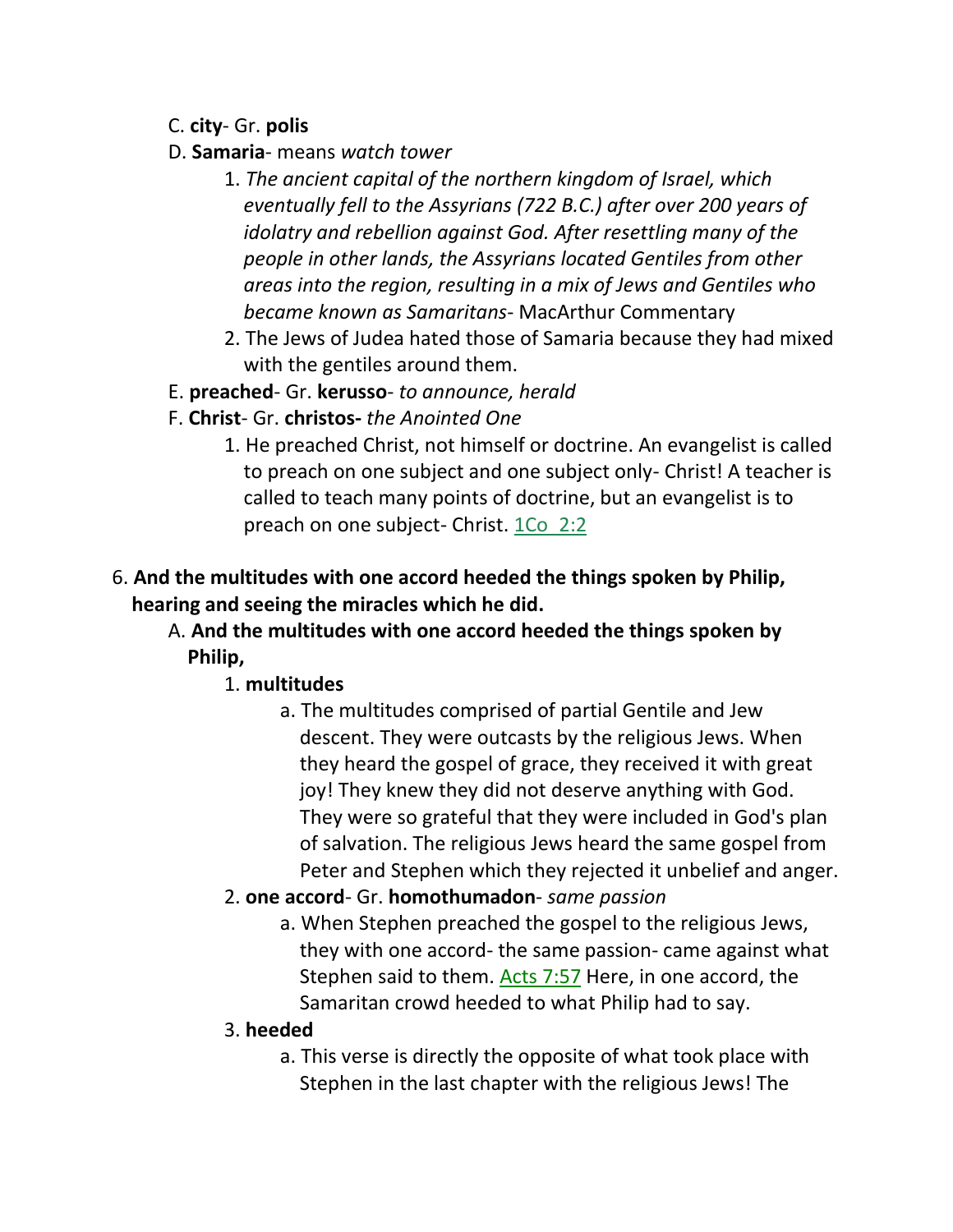religious Jews hated the gospel, but the Gentiles rejoiced in it! The religious Jews wanted to earn salvation and it offended them that it would be offered as a gift through a crucified man.

#### 4. **spoken**

a. Faith comes by hearing, and hearing by the Word of God. Rom. 10:17

### B. **hearing and seeing the miracles which he did.**

- 1. **hearing-** Gr. **en akouo** *in hearing*
- 2. **seeing** Gr. **blepo** *to see with the natural eye*
- 3. **miracles-** Gr. **semieon** *signs*
	- a. The religious Jews heard and saw the miracles that Jesus, Peter, and Stephen did and rejected them because of unbelief. Here, the Samaritans heard and saw the miracles that Philip did and believed and received.
- 4. **did** Gr. **poieo**

## 7. **For unclean spirits, crying with a loud voice, came out of many who were possessed; and many who were paralyzed and lame were healed.**

#### A. **For unclean spirits,**

- 1. **unclean** Gr. **akathartos**
- 2. **spirits** Gr. **pneuma**
	- a. Unclean spirits are the source of some sicknesses and diseases.
	- b. Unclean spirits are the source of most bondages.

#### B. **crying with a loud voice,**

#### 1. **crying**- Gr. **boao**

a. They cry out because they do not want to enter into torment. Matt 11:29

#### 2. **loud**- Gr. **megas**

### 3. **voice**- Gr. **phone**

a. The religious Jews cried out with a loud voice and killed Stephen. Acts 7:57 These men in Jerusalem were possessed of unclean spirits. If they had received Stephen's preaching, then those spirits would have come out crying out in a loud voice. They could have been freed, and also healed.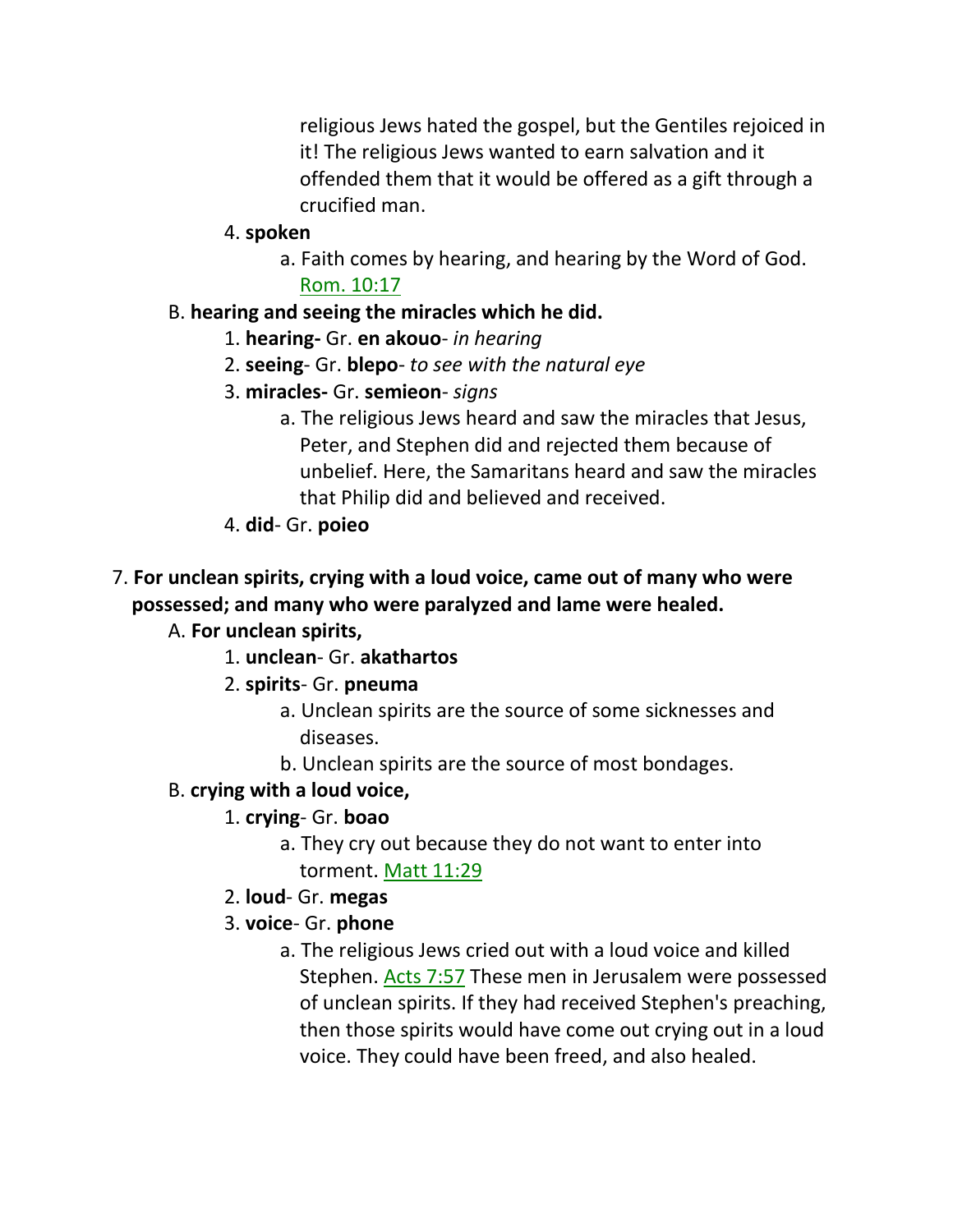#### C. **came out of many who were possessed,**

- 1. **came out** Gr. **exerchomai**
- 2. **possessed** Gr. **echo** *held*
	- a. Only unbelievers can be possessed. A Christian can be oppressed but not possessed. Christians are possessed by God.
	- b. It is also important to note that only unbelievers are seen having spirits cast out of them. You never see a believer having a spirit cast out of them. A believer does not need an exorcism. They need to be taught the truth of their position in Christ and their authority in Him. Disciples who continue in the Word will know the truth, and the truth will make them free. John 8:31-32

### D. **and many who were paralyzed and lame were healed**

- 1. **paralyzed** Gr. **paraluo** *suffering from the relaxing of the nerves, unstrung, weak of limb*
- 2. **lame** Gr. **cholos** *"halt", that is, limping*
- 3. **healed** Gr. **therapeuo**
	- a. We get our English word "therapy" from this word.

## 8. **And there was great joy in that city.**

### A. **great**- Gr. **megas**

- 1. This chapter starts with great [megas] persecution and great lamentation, but here God turned that into great joy!
- B. **joy** Gr. **chara**
	- 1. The gospel of grace produces a **mega** joy!
	- 2. The kingdom of God had appeared in this city. The kingdom is righteousness, peace, and joy in the Holy Spirit. Rom\_14:17

## C. **city**- Gr. **polis**

- 1. This was a partial Gentile city.
- 9. **But there was a certain man called Simon, who previously practiced sorcery in the city and astonished the people of Samaria, claiming that he was someone great,**
	- A. **But there was a certain man called Simon,**
		- 1. **certain** Gr. **tis**
		- 2. **man** Gr. **aner**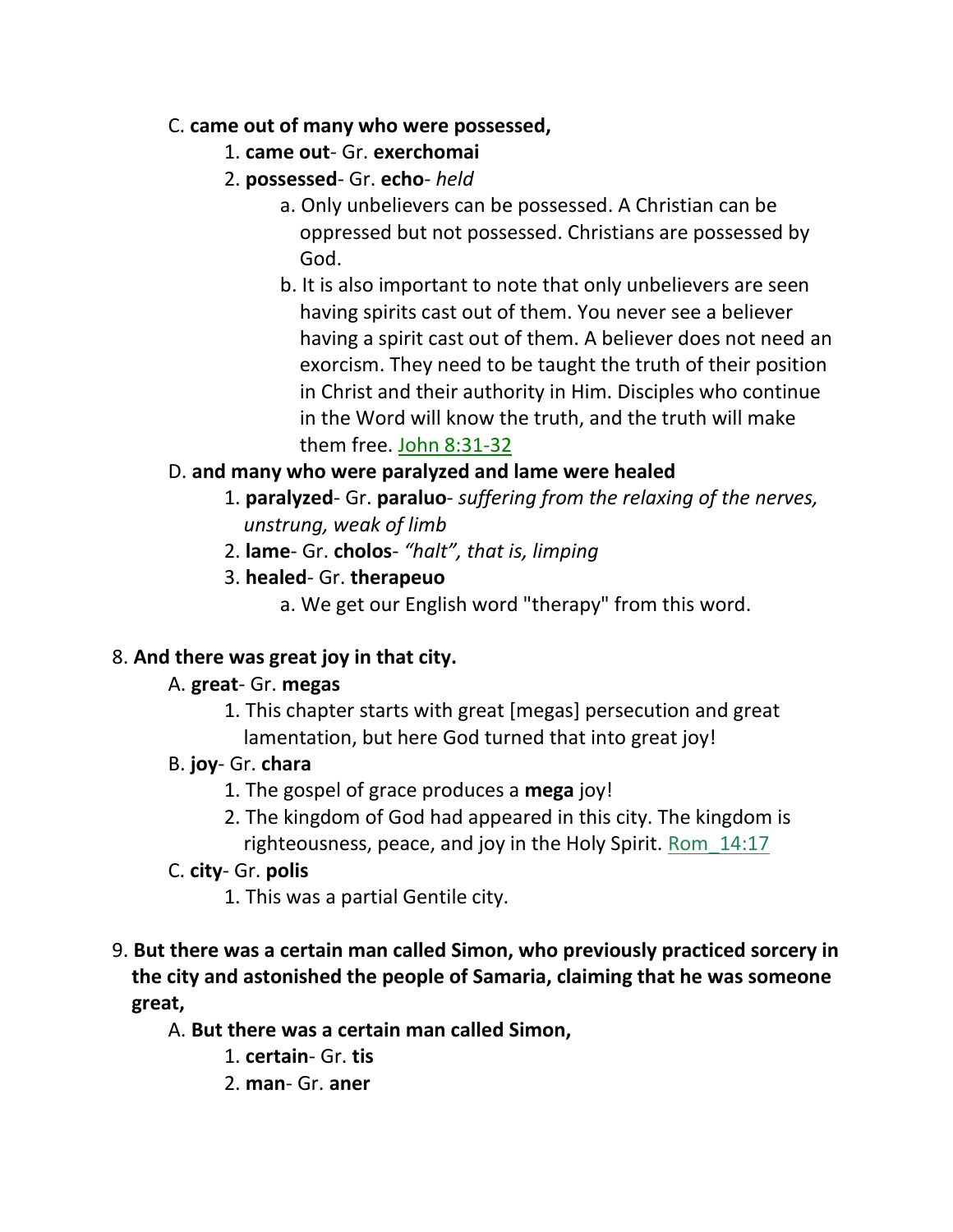a. In the book of Acts when Luke brings up a person that is unsaved, he uses the term- **a certain man**. When he brings up a believer, he uses the term- **a certain disciple**. Simon was an unbeliever.

#### 3. **called**- Gr. **onoma**- *named*

#### 4. **Simon**- means *stone*

a. *Simon Magus was probably a "Jew" or a "Samaritan," who had addicted himself to the arts of magic, and who was much celebrated for it. He had studied philosophy in Alexandria in Egypt (Mosheim, vol. i., pp. 113, 114, Murdock's translation), and then lived in Samaria. After he was cut off from the hope of adding to his other powers the power of working miracles, the "fathers" say that he fell into many errors, and became the founder of the sect of the Simonians. They accused him of affirming that he came down as the "Father" in respect to the Samaritans, the "Son" in respect to the Jews, and the "Holy Spirit" in respect to the Gentiles. He did not acknowledge Christ to be the Son of God, but a rival, and pretended himself to be Christ.* -Barnes Commentary

B. **who previously practiced sorcery in the city and astonished the people of Samaria,**

1. **practiced sorcery**- Gr. **mageuo**- *to be a magician; to use magical arts, practice magic, sorcery*

a. Samaria was impressed by Simon's magic shows.

- 2. **city** Gr. **polis**
- 3. **astonished** Gr. **existemi** *to put out of its place; to astonish, amaze, intrans. to be astonished, to be beside one's self* a. It is does not take much to astonish many people!
- 4. **people** Gr. **laos**

#### C. **claiming he was someone great**

1. **claiming**- Gr. **lego**- *saying*

#### 2. **great**- Gr. **megas**

a. Telling people how great you are, does not make you great. Actually, it makes you quite small!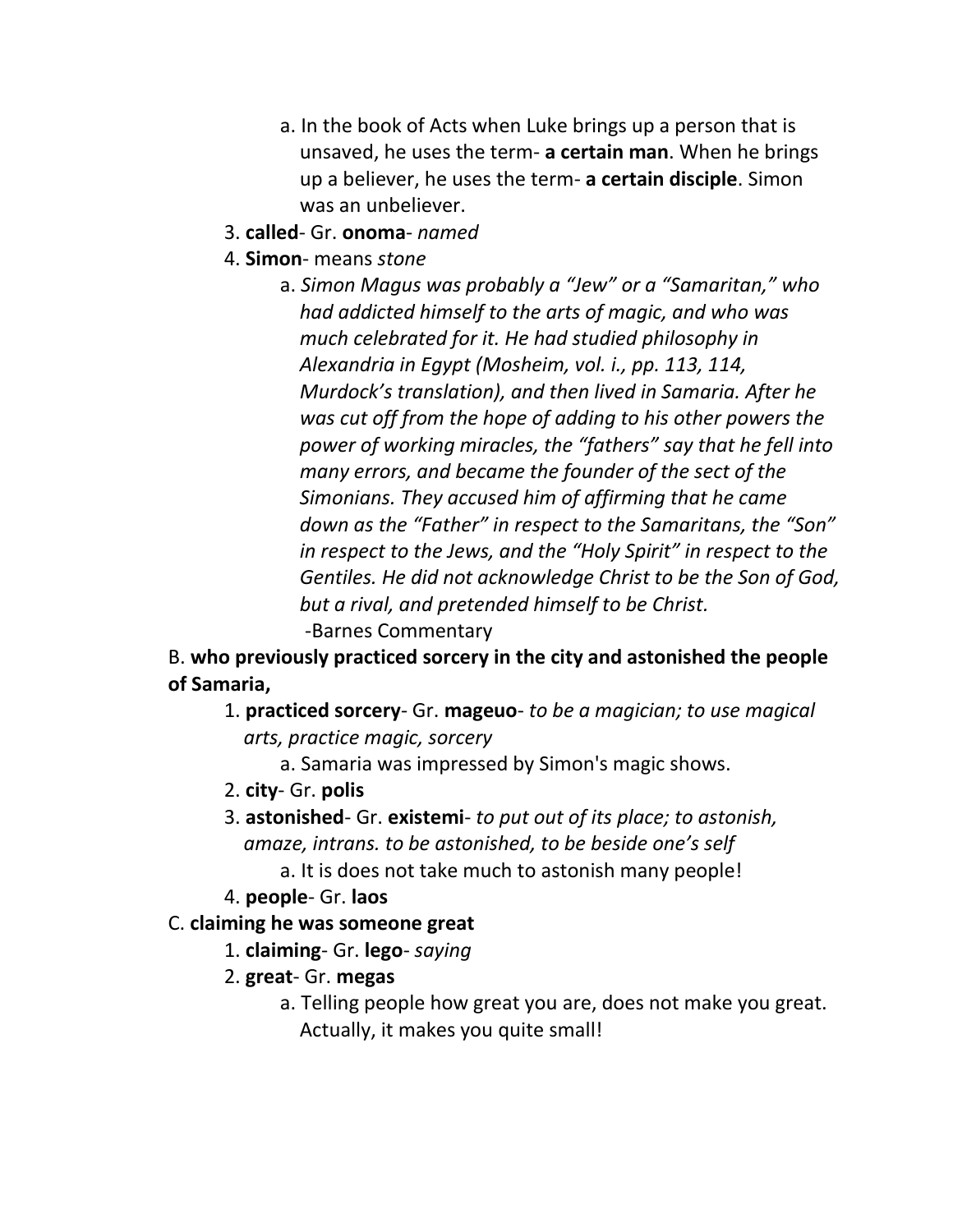- 10. **to whom they all gave heed, from the least to the greatest, saying, "This man is the great power of God."** 
	- A. **to whom they all gave heed,**
		- 1. **gave heed** Gr. **prosecho** *to turn the mind to, attend to be attentive; to apply one's self to, attach one's self to, hold or cleave to a person or a thing*
			- a. Whatever or whoever you give attention to, you will become attached to.

#### B. **from the least to the greatest,**

- 1. **least** Gr. **mikros**
- 2. **greatest** Gr. **megas**
- C. **saying** Gr. **lego**

#### D. **this man is the great power of God**

- 1. **man** Gr. **houtos** *this one*
	- a. There is only one Man that can rightly be called the power of God- Jesus Christ. 1 Cor. 1:24
- 2. **great** Gr. **megas**

#### 3. **power**- Gr. **dunamis**

- a. No doubt Simon did not dissuade anyone from saying or believing this.
- b. Simon thought he operated in power until he ran up against God's true power- The Holy Spirit.
- c. Moses encountered magicians who could perform some great feats, but they could not stand up to the power of God being demonstrated in and through Moses. For instance, the magicians could turn their staffs into snakes, but Moses' snake ate them all! There were some miracles that the magicians could not duplicate. They had to admit it was the finger of God. It had His fingerprints all over them and could not be copied! Ex. 8:19
- 11. **And they heeded him because he had astonished them with his sorceries for a long time.** 
	- A. **heeded** Gr. **prosecho** *to turn the mind to, attend to be attentive; to apply one's self to, attach one's self to, hold or cleave to a person or a thing*
		- 1. This verse is basically a repeat of verse 9.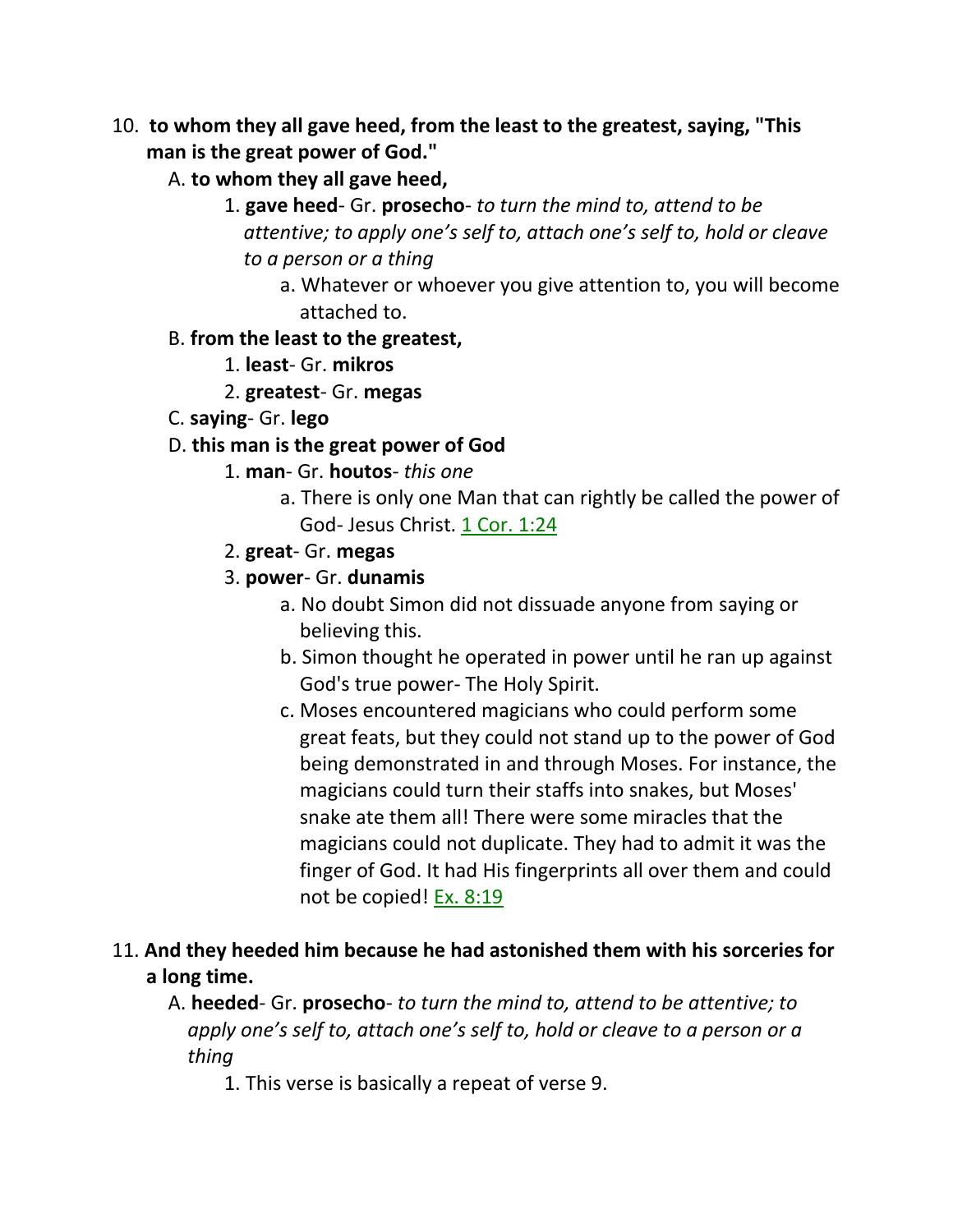- 2. Do not heed anyone who does not teach the Word of God. The devil can perform miracles. Lev 19:31
- B. **astonished** Gr. **existemi** *to put out of its place; to astonish, amaze, intrans. to be astonished, to be beside one's self*
- C. **sorceries** Gr. **mageia** *magic, magic arts, sorceries*
	- 1. Whether this was just magic tricks or that evil spirits were involved in what he did is not clear.
- D. **long time** Gr. **hikanos chronos** *sufficient or enough time*
	- 1. The time that Simon had sway over these people was sufficient and enough. God was ready to end it abruptly.
- 12. **But when they believed Philip as he preached the things concerning the kingdom of God and the name of Jesus Christ, both men and women were baptized.**
	- A. **But when they believed Philip as he preached the things concerning the kingdom of God and the name of Jesus Christ,**
		- 1. **believed** Gr. **pisteuo** *to be persuaded*
		- 2. **preached** Gr. **euaggelizo** *to preach the good news*
		- 3. **kingdom** Gr. **basileia**
			- a. The gospel is the gospel of the kingdom. A kingdom has a king. Jesus is the King of the Kingdom. He was not voted in therefore, He cannot be voted out. He is King for life, and since He will never die, He is King forever!
		- 4. **name** Gr. **onoma**
			- a. There is only one name under heaven by which we must be saved- Jesus! Acts 4:12

## B. **both men and women were baptized**

- 1. **men** Gr. **aner**
- 2. **women** Gr. **gune**
	- a. The gospel included and raised women up to equality with men.
- 3. **baptized** Gr. **baptizo** *to be emersed*
	- a. Baptism is the outward demonstration of what took place inwardly at salvation. The old man died with Christ, was buried with Christ, and now raised with Christ. This is seen by going down under the water and then coming up again.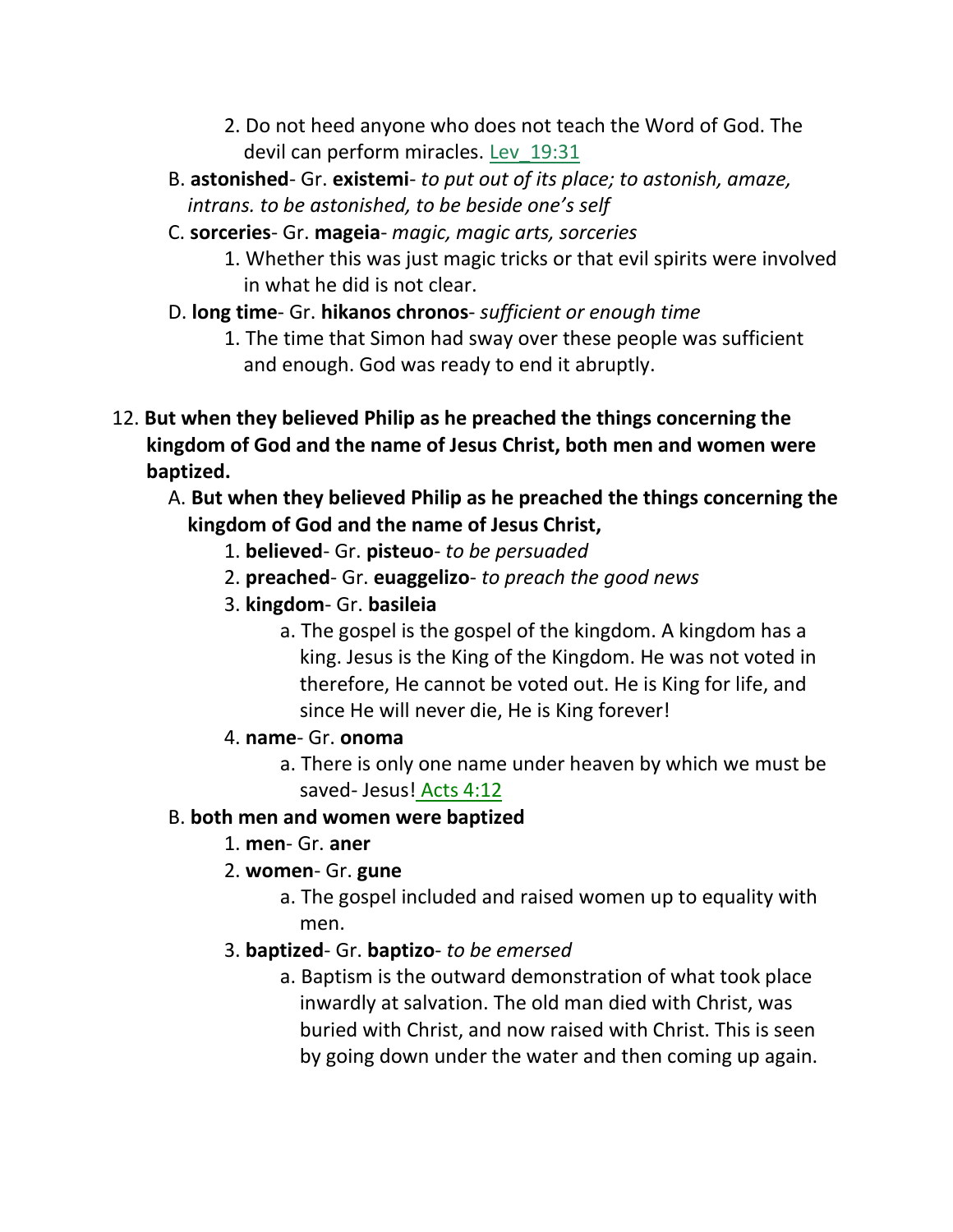- b. Baptism is the first step of discipleship and following the Lord. It is the first step of witnessing to others about the gospel.
- c. In some cultures it is not until you are baptized that you are cut off from your family or in danger of being killed because you are acting on what you believe.
- d. If you say you believe but refused to publicly be baptized, then your so-called faith in not bible faith. Bible believing has an aspect of a reliance upon Christ and is demonstrated by words and actions. Mar\_16:16
- 13. **Then Simon himself also believed; and when he was baptized he continued with Philip, and was amazed, seeing the miracles and signs which were done.**

### A. **Then Simon himself also believed;**

- 1. **believed** Gr. **pisteuo**
	- a. He at this point believed, but church fathers hold that he later defected from the faith, claiming to be Christ himself. Apparently, he was addicted to being seen as someone great and called the power of God.

## B. **and when he was baptized he continued with Philip,**

## 1. **baptized**- Gr. **baptizo**

- 2. **continued** Gr. **proskatereo** *to persist in adherence to a thing; to be intently engaged in, attend constantly to, to remain constantly in a place, to constantly attend upon, continue near to, be at hand,*
	- a. Every time Philip would turn around, he would bump into Simon because he was closely following him.

## C. **and was amazed,**

- 1. **amazed** Gr. **existemi** *to put out of its place; to astonish, amaze, intrans. to be astonished, to be beside one's self*
	- a. We just read that all of the Samaritans had been amazed [**existemi**] by Simon for a long time. Now, it was Simon who was amazed [**existemi**]. He knew that he could not reproduce what was happening through Philip.

## D. **seeing the miracles and signs which were done**

1. **seeing**- Gr. **theoreo**- *to be a spectator, to gaze on, contemplate; to behold, view with interest and attention*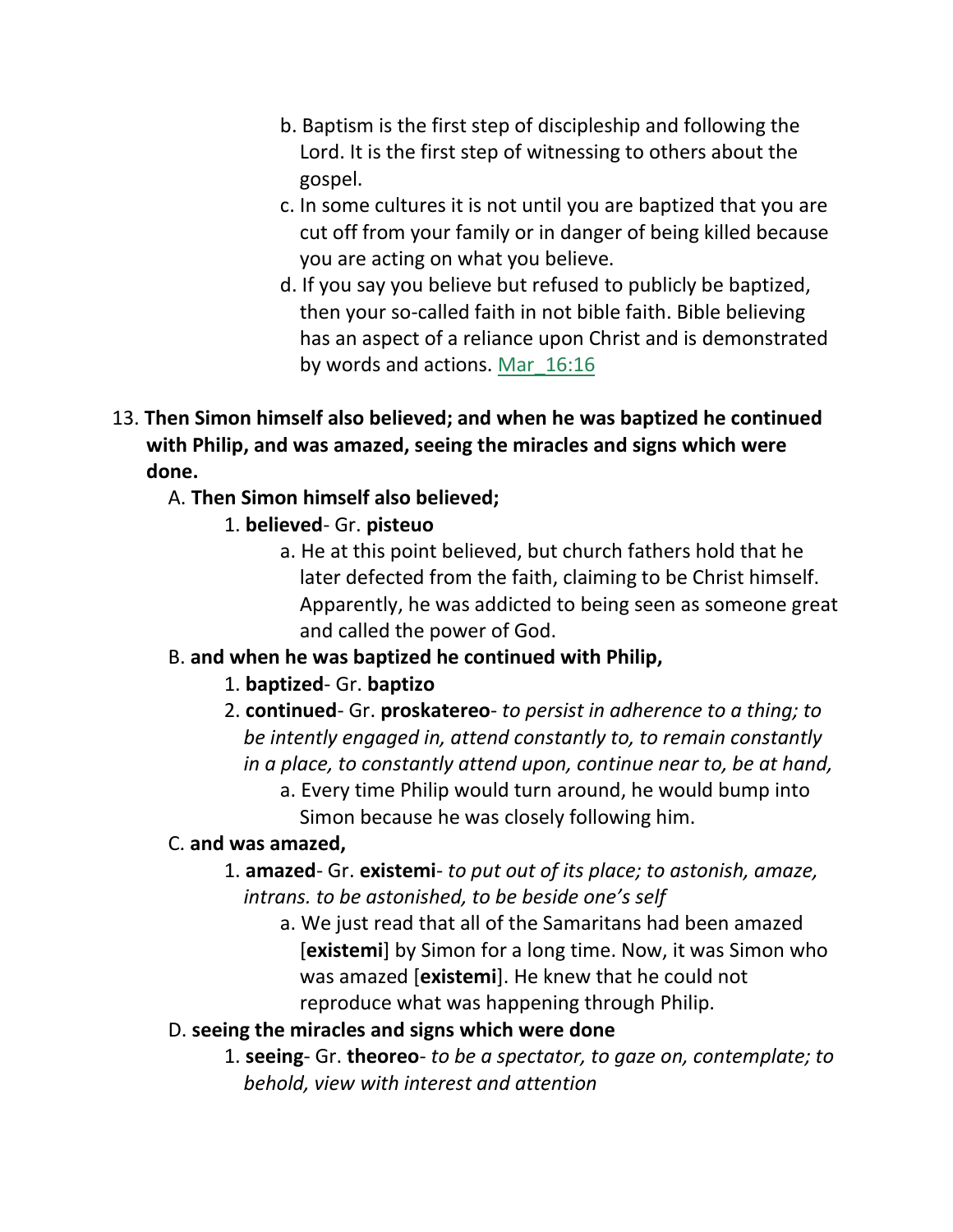- a. Simon was led by the lust of the flesh, the lust of the eyes, and the pride of life.
- b. This man was of the category that Jesus described who would not believe unless they saw signs and wonders. Joh\_4:48
- 2. **miracles** Gr. **dunamis** *powers*
- 3. **signs** Gr. **megas semeion** *large signs, prodigy, portent, i.e., an unusual occurrence, transcending the common course of nature*
- 4. **done** Gr. **ginomai** *happening*
- 14. **Now when the apostles who were at Jerusalem heard that Samaria had received the word of God, they sent Peter and John to them,** 
	- A. **Now when the apostles who were at Jerusalem heard that Samaria had received the word of God,**
		- 1. **apostles-** Gr. **apostolos**
			- a. These are the twelve apostles of Jesus.
		- 2. **Jerusalem**
			- a. This is where the church started and was the mother church.
		- 3. **heard** Gr. **akouo**
			- a. There is no mention of Philip requesting for backup or help in his ministry while in Samaria. The apostles merely heard about what had happened and decided to send Peter and John to go and check it out. The apostles did not have authority over all of Christendom everywhere, but only to where they were sent and over the work they planted.
			- b. There is no mention of God telling them that they were to go to Samaria.
			- c. It is easy to get out of our lane and claim ownership in areas that we do not have any authority in.
			- d. Later in Acts, we will see that some in the Jerusalem church will take Peter to task for preaching to the Gentiles. Acts 11:1 They felt they had the corner of the market on who was to get the gospel and who would be saved. Sometimes we get too big for our britches.
		- 4. **Samaria**
		- 5. **received** Gr. **dechomai** *to welcome, embrace*
		- 6. **Word-** Gr. **logos**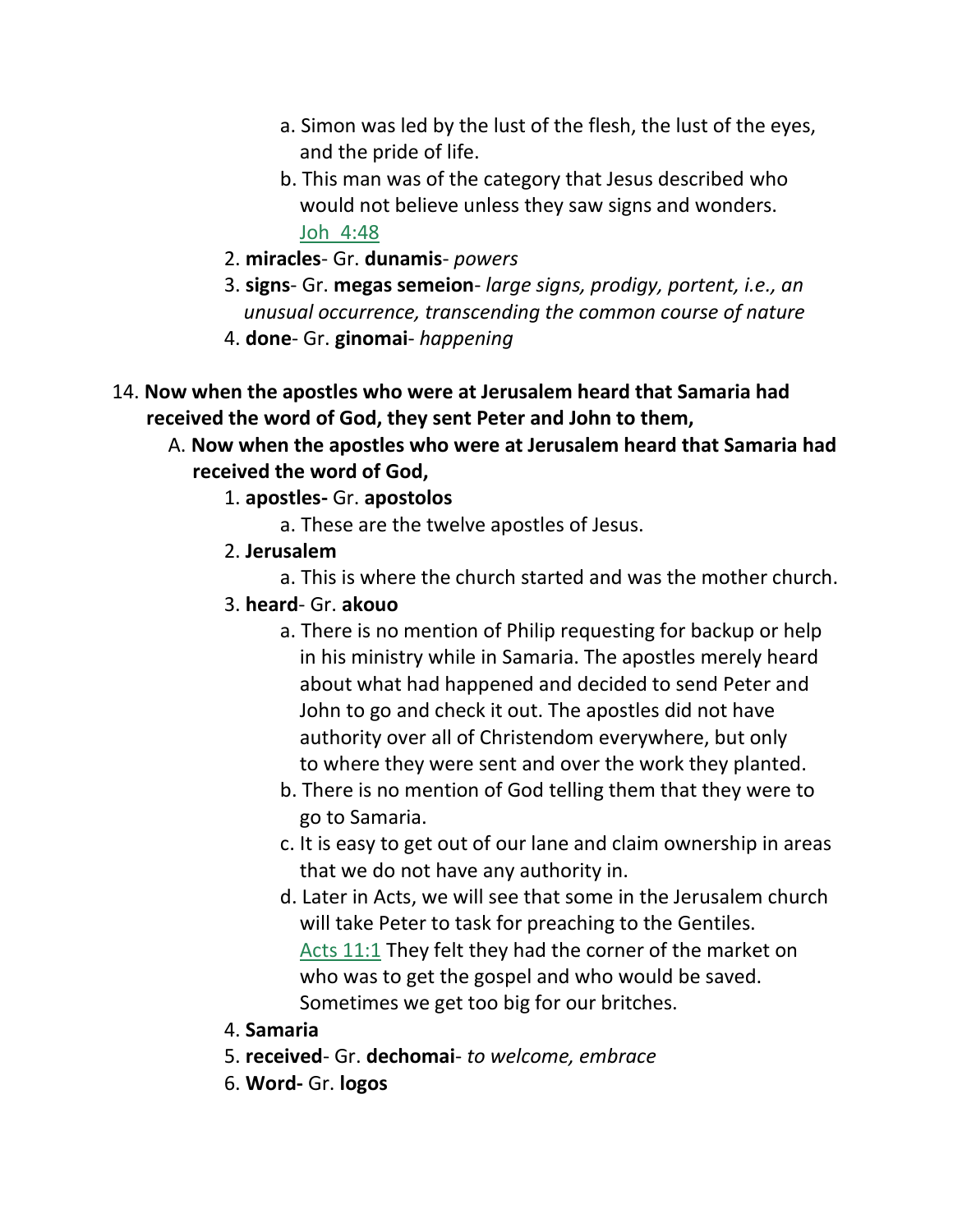a. Same as the gospel.

### B. **they sent Peter and John to them**

- 1. **sent** Gr. **apostello**
	- a. The apostles in Jerusalem sent Peter and John to look into what was going on and to offer approval or not, on what was taking place. I believe this was an overstepping of authority. We have no indication it was requested by Philip or of the Lord.
- 2. **Peter**
- 3. **John**
	- a. Having Peter and John sent to Samaria I believe was an usurpation of the ministry of Philip. They might have seen Philip as a "lay minister" since Philip had been a mere deacon, and that "professional apostolic" ministry was needed.
	- b. Paul said that as an apostle he did not seek to enter into the labors of others but to go where Christ had not been named, lest he be building on another man's ministry.

Rom\_15:20, 2 Cor. 10:13-15

c. This does not mean that Peter and John's ministry did not bear any fruit. You can actually see some fruit and not be in the perfect will of God.

## 15. **who, when they had come down, prayed for them that they might receive the Holy Spirit.**

- A. **who,**
- B. **when they had come down,**
	- 1. **come down** Gr. **katabaino**
		- a. Jerusalem was a higher elevation than Samaria. You went down to Samaria.
- C. **prayed for them that they might receive the Holy Spirit**
	- 1. **prayed** Gr. **proseuchomai**
	- 2. **might receive** Gr. **lambano**
		- a. This speaks of the baptism in the Holy Spirit, not the indwelling of the Holy Spirit. You don't need to pray for someone that gets saved to have the Holy Spirit inside them.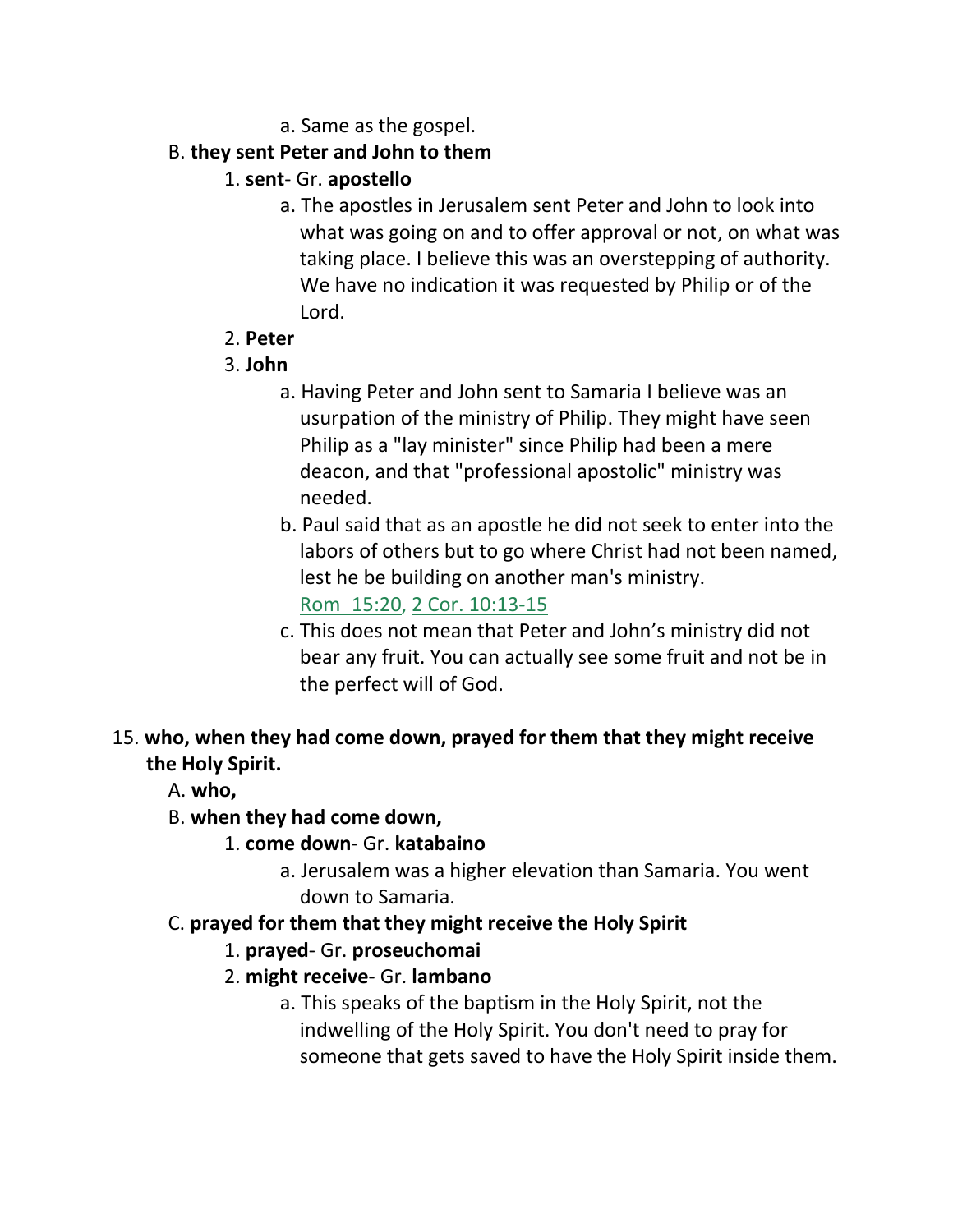That comes with the new birth. This is a subsequent experience of the Holy Spirit coming upon a believer with power for service. Acts 1:8

#### 3. **Holy Spirit**- Gr. **hagios pneuma**

- a. One might ask why Philip had not done this. Philip may have just focused on getting them saved and nothing more. However, it appears that Philip was present when Peter and John came and he stepped aside and gave way to their ministry. He had been under their authority while he was a deacon in Jerusalem and no doubt showed deference and respect to them now.
- b. It was not until Peter and John finished ministering to the Samaritans that we see God giving new direction to Philip. This gives the idea that Philip was still there in Samaria during the time of Peter and John's ministry.
- c. It does not appear that Philip took offence to this. We need to guard against territorialism. We do not own the ministry. It belongs to Jesus!
- d. This verse proves that you can be saved and not have the baptism in the Holy Spirit. Some teach that the baptism in the Holy Spirit is getting saved. Here we see that the Samaritans had believed already on Christ and were baptized in water. You would never baptize anyone not saved. Later they received the baptism of the Holy Spirit.

### 16. **For as yet He had fallen upon none of them. They had only been baptized in the name of the Lord Jesus.**

#### A. **For as yet He had fallen upon none of them.**

#### 1. **fallen upon**- Gr. **epipipto**

a. In the new birth the Spirit indwells a believer. John 4:14 In the baptism in the Holy Spirit the Holy Spirit comes upon a believer. Acts 1:8, Acts 2:3, Acts 10:44, Acts 19:6

#### B. **They had only been baptized in the name of the Lord Jesus.**

### 1. **baptized**- Gr. **baptizo**

a. You do not baptize unbelievers. These people in Samaria had been saved and baptized in water and later were baptized in the Holy Spirit. If the baptism in the Holy Spirit is the same as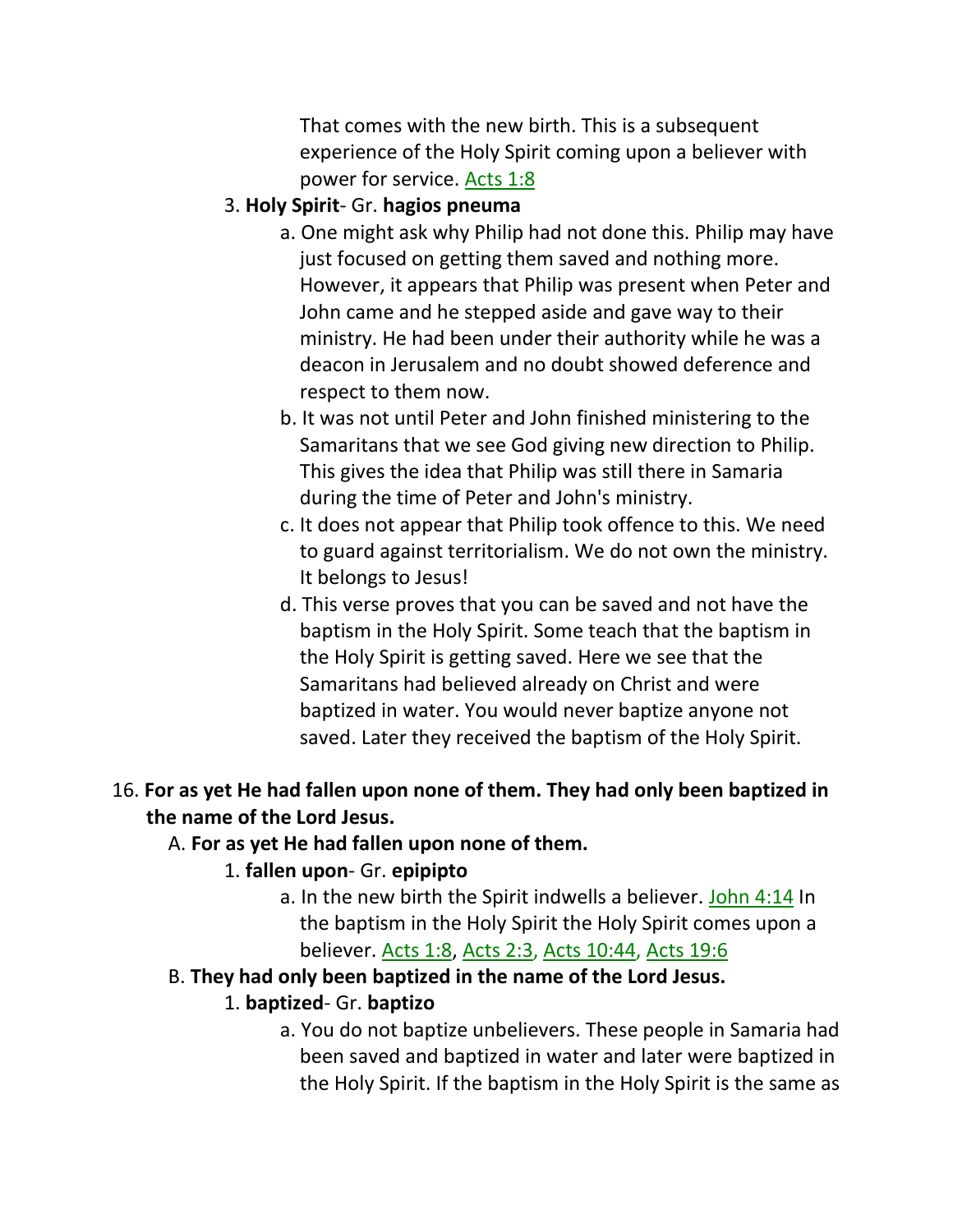being born again by the Spirit, then it would not have been possible for them to have this subsequent experience with the Holy Spirit.

2. **name**- Gr. **onoma**

### 3. **Lord Jesus**

a. In Matthew, Jesus said to baptize in the name of the Father, and the Son, and the Holy Spirit. In the book of Acts, we see believers baptized in the name of Jesus. How is this incongruency solved? In the book of Acts believers were baptized in the name of Jesus- or in other words in the authority of Jesus and His command found in the gospels. When I baptize someone I say, "*In the name of Jesus, I now baptize you in the name of the Father, the Son, and the Holy Spirit."*

## 17. **Then they laid hands on them, and they received the Holy Spirit.**

## A. **Then they laid hands on them,**

- 1. **laid** Gr. **epitithemi** *to place or set upon*
	- a. There is no designation on what part of the body that hands are to be placed on. It does not necessarily need to be the head.

## 2. **hands**- Gr. **cheir**

- a. In Hebrews 6:2 it states there is a doctrine of the laying on of hands. Laying on of hands can be for healing [Mark 16:18], for ordination of ministers [1 Tim. 4:14], and here we see for the receiving of the baptism in the Holy Spirit. Also see Act\_19:6
- b. Receiving healing and the baptism in the Holy Spirit are not limited to receiving by the laying on of hands. You can receive healing and the baptism in the Holy Spirit outside of this method.
- c. Cornelius and his house heard the word and the Spirit fell upon them without Peter laying hands on them. Acts 10:44-45

## B. **and they received the Holy Spirit**

## 1. **received**- Gr. **lambano**

a. Again, this is a subsequent experience to the new birth.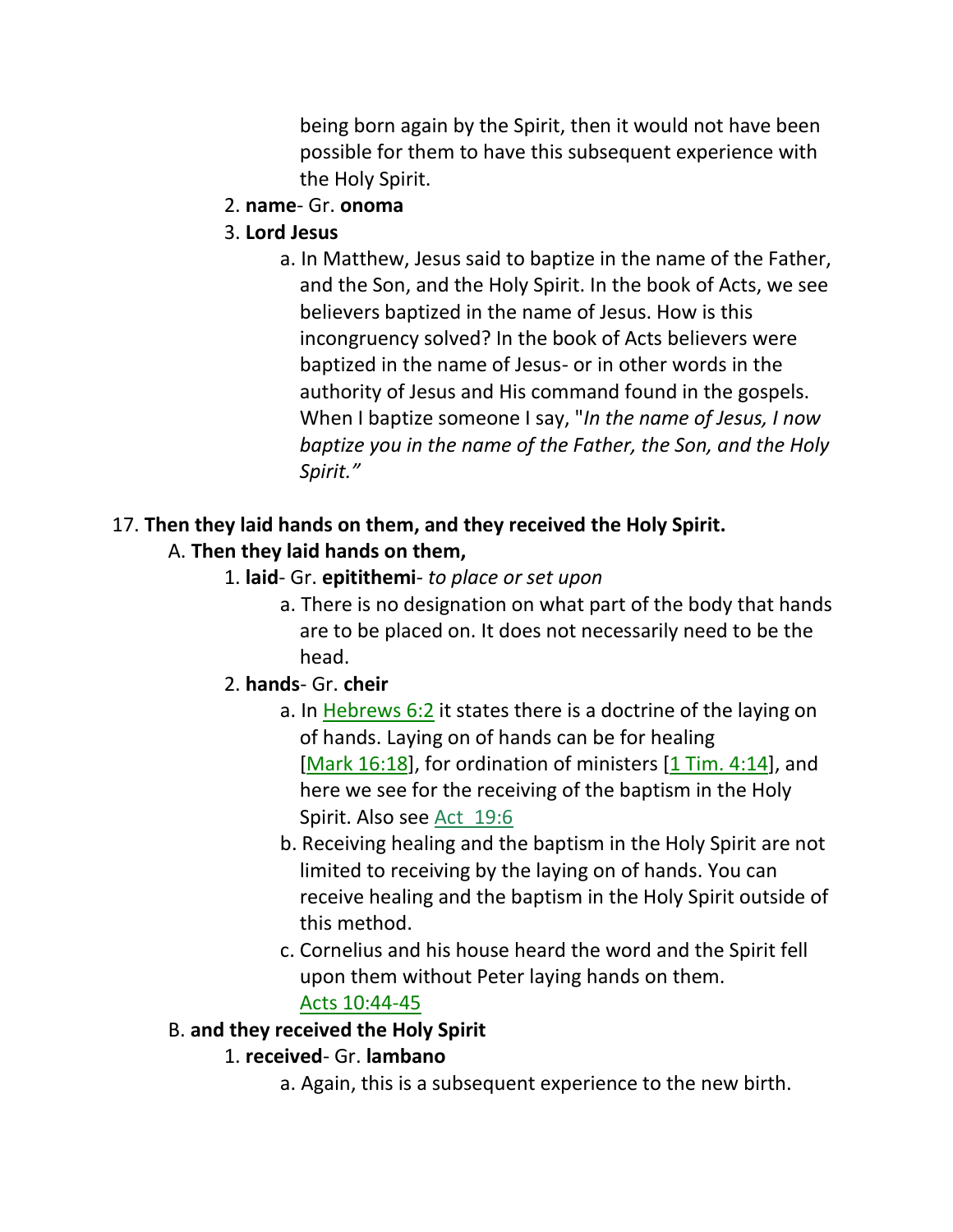You do not need to pray to receive the Holy Spirit when you get saved. He comes with receiving Jesus as Savior! You are not a child of God if you do not have the Holy Spirit inside you. Rom. 8:9

- 18. **And when Simon saw that through the laying on of the apostles' hands the Holy Spirit was given, he offered them money,** 
	- A. **And when Simon saw that through the laying on of the apostles hands the Holy Spirit was given,**
		- 1. **saw** Gr. **theaomai** *to behold, look upon, view attentively, contemplate (often used of public shows)*
			- a. There is no mention in this chapter of the Samaritans speaking in tongues or any physical display as seen in Acts 2, 10, & 19 when the Holy Spirit was received.
			- b. Here we see that Simon "saw" something remarkable. There must have been something so remarkable that he was willing to pay money to be able to duplicate this experience in others. The effects of receiving the baptism in the Holy Spirit must had been quite remarkable. Undoubtedly, it was accompanied by speaking in tongues and great joy and exuberance.
		- 2. **laying** Gr. **epitithemi**
		- 3. **hands** Gr. **cheir**
			- a. Some have a special anointing from God to lay hands on people and they receive the Holy Spirit. Apparently, Peter and John were such.
		- 4. **given** Gr. **didomi**

### B. **he offered them money**

- 1. **offered** Gr. **prosphero**
- 2. **money** Gr. **chrema** *anything useful, or needful; pl. wealth, riches*
	- a. We must be very careful with money as ministers. We are not to receive payment for the gospel or the benefits that come from it, such as healing or supernatural guidance. Freely we have received and freely we are to give.
		- b. It is fine to receive a salary for a general ministry position but not receive pay for specific ministry acts such as praying for the sick or ministering in the prophetic to someone.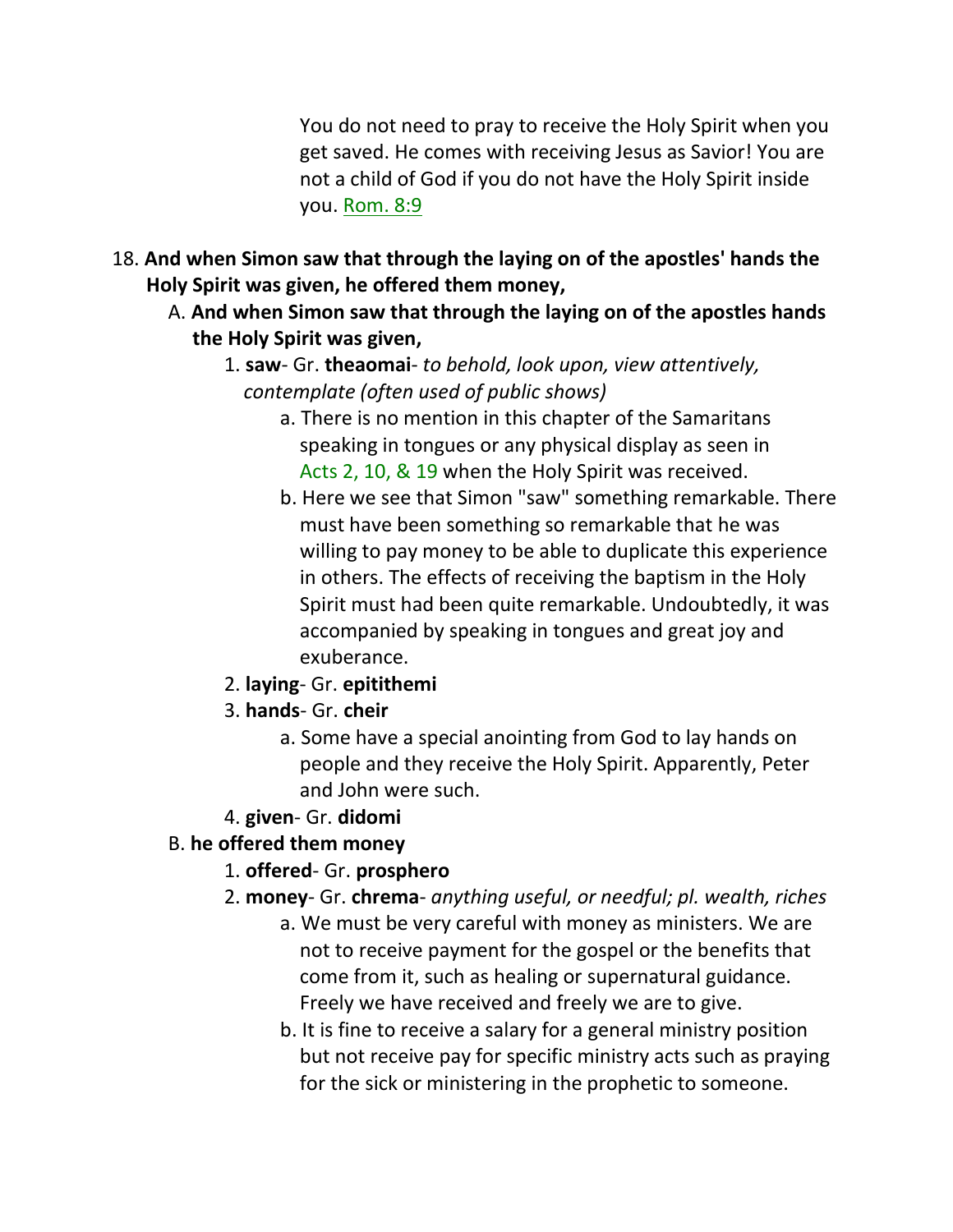Those who have done this have gone astray and become shipwrecked.

- c. This shows us that Simon probably had been charging for his "services".
- d. Balaam in the Old Testament was such a person. He was a prophet for hire. We are warned not to fall into the way and error of Balaam. 2 Pet. 2:15, Jude 1:11
- 19. **saying, "Give me this power also, that anyone on whom I lay hands may receive the Holy Spirit."** 
	- A. **saying-** Gr. **lego**
	- B. **Give me this power also,**
		- 1. **Give** Gr. **didomi**
		- 2. **me also**
			- a. Here Simon recognized the Peter and John had the authority from heaven to do what they did.
		- 3. **power** Gr. **exousia** *authority*
			- a. We have been given authority from Jesus to minister the gospel and it's benefits to humanity! Matt. 28:18-20

### C. **that anyone on whom I lay hands may receive the Holy Spirit**

#### 1. **anyone**- Gr. **hos ean**

- a. The baptism in the Holy Spirit is not for just "**anyone**"! It is only for those who have been born again.
- 2. **receive** Gr. **lambano**
- 3. **Holy Spirit**
	- a. The Holy Spirit is only given to those who believe. John 7:39
	- b. Simon wanted to prostitute the ministry of the Holy Spirit and make it unholy. Simon was on dangerous ground here! That is why Peter had such a harsh reply to this.

## 20. **But Peter said to him, "Your money perish with you, because you thought that the gift of God could be purchased with money!**

- A. **But Peter said to him,**
	- 1. **said** Gr. **epo**
- B. **Your money perish with you,**
	- 1. **money** Gr. **argurion** *silver*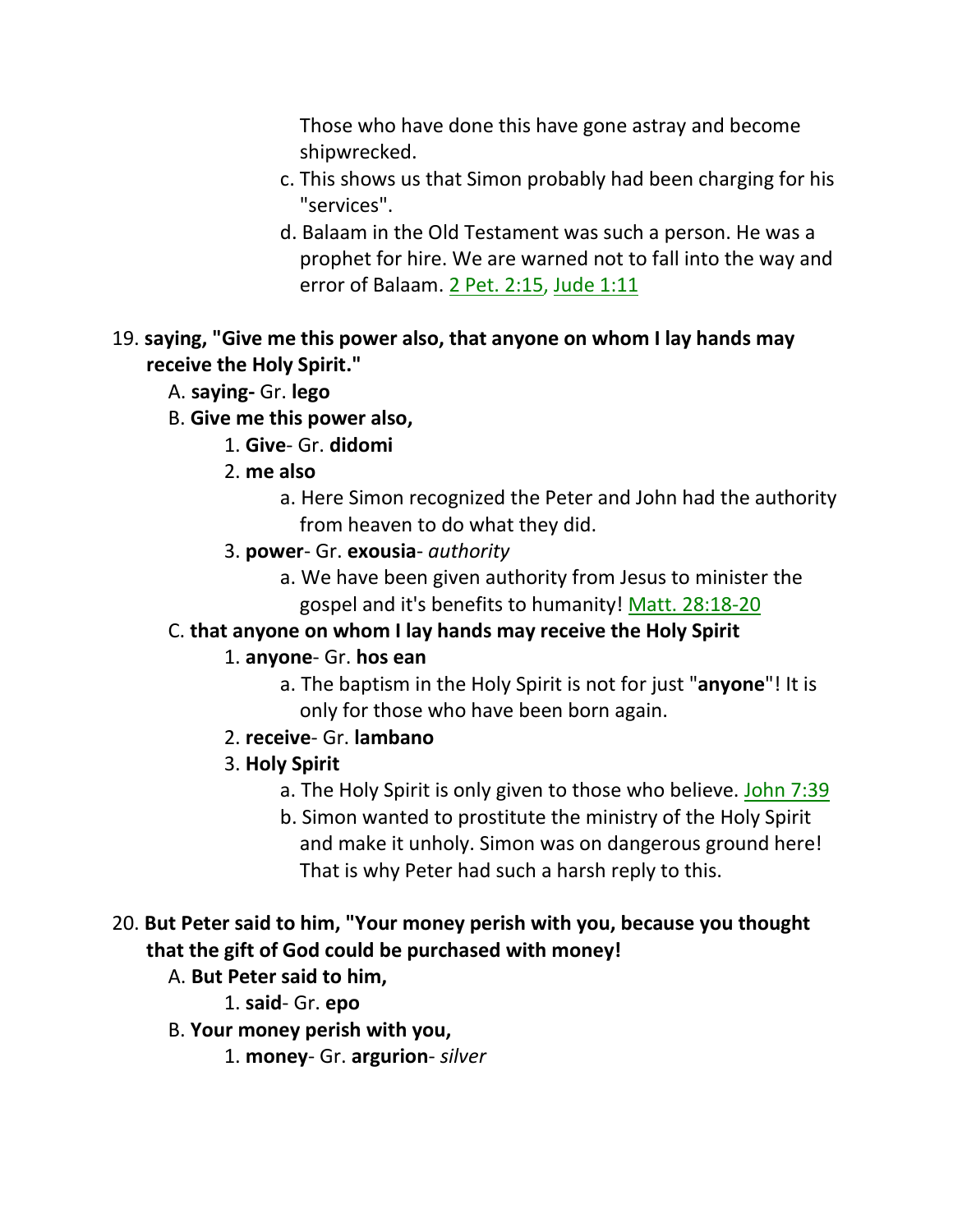- a. Silver stands for redemption in the Bible. Redemption is by grace. Here Simon is perverting redemption by trying to pay for the Holy Spirit which is given based upon redemption given to us by grace.
- 2. **perish** Gr. **eien eis apoleia-** *be with you unto destruction, perishing*
- C. **because you thought that the gift of God could be purchased with money**
	- 1. **thought** Gr. **nomizo** *to deem, to suppose, presume*
	- 2. **gift** Gr. **dorea**
		- a. The Holy Spirit is a gift from the Father and the Lord Jesus. He is not earned and cannot be bought.
	- 3. **purchased** Gr. **ktaomai** *to acquire, get, or procure a thing for one's self, to possess*
	- 4. **money** Gr. **chrema** *anything useful, or needful; pl. wealth, riches*
		- a. It is sad today, but our modern Christian TV is filled with ministers who are selling what God has given by grace through the gospel. They say if you sow a financial seed, then God will bless you, heal you, and prosper you, and of course that seed is to be sown to them! Blessings, healing, and prosperity are a by-product of the grace of God, not things that can be purchased. We give because we have been blessed by grace, not in order to get blessed.
- 21. **You have neither part nor portion in this matter, for your heart is not right in the sight of God.** 
	- A. **You have neither part nor portion in this matter,**
		- 1. **part** Gr. **meris** *an assigned part, a portion, share*
		- 2. **portion** Gr. **kleros** *what is obtained by lot, allotted portion*
			- a. I believe this speaks to the fact that Simon was not truly born again. Believers have a share and allotted portion of the Holy Spirit.
		- 3. **matter** Gr. **logos** *speech, word*
			- a. Here we see that what Simon was wanting to purchase was connected to speech. This undoubtedly refers to divine speech- speaking in tongues!
	- B. **for your heart is not right in the sight of God**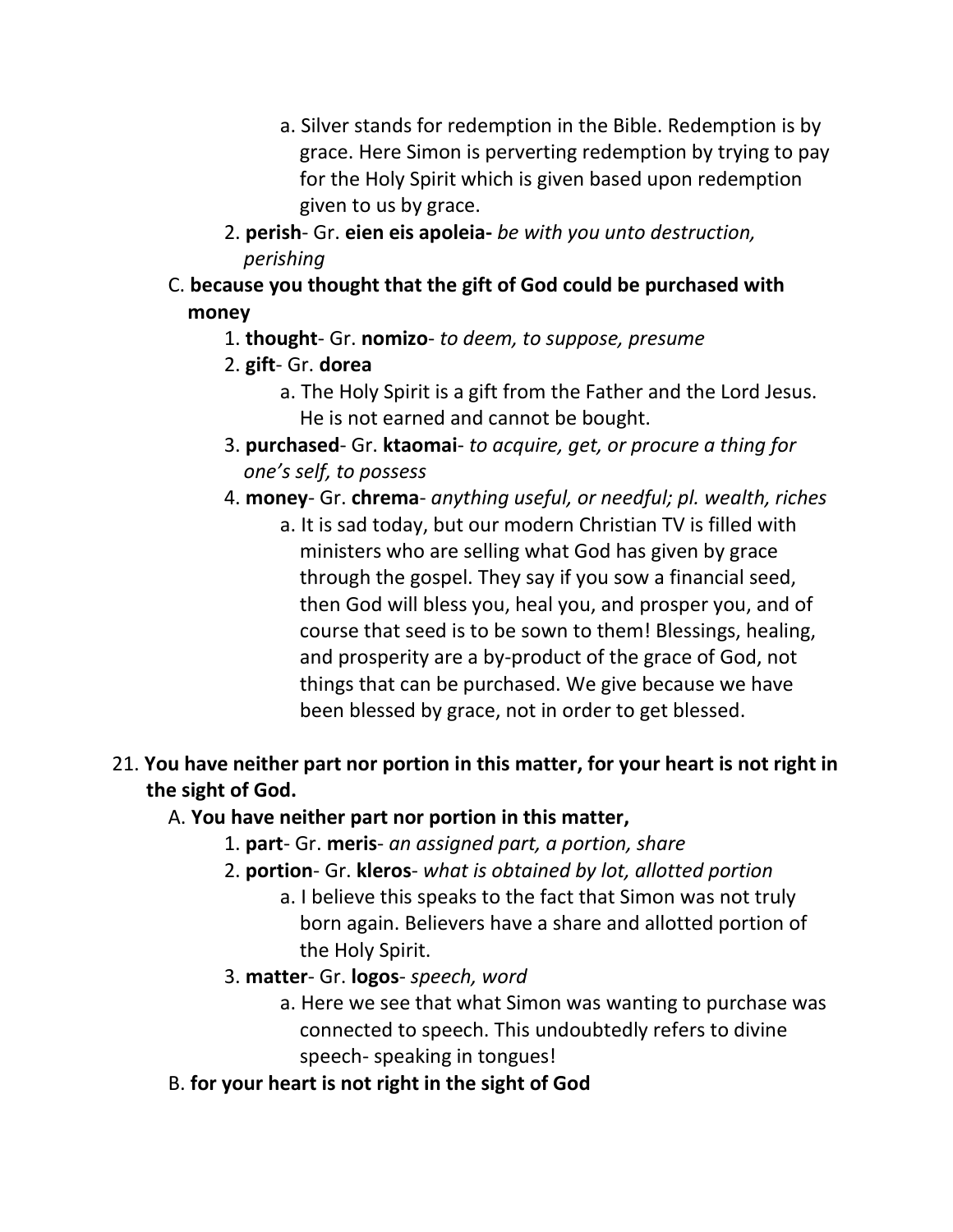### 1. **heart**- Gr. **kardia**

a. If Simon was truly saved, this speaks of the soul part of his heart, not his born again spirit. However, it is questionable that Simon was actually converted and born again even though it said he believed. There are many who profess belief and say a prayer but are not born again. They are tares among the wheat.

## 2. **right**- Gr. **euthus**- *straight*

a. Simon had a perverted heart. This is true of many today.

### 3. **sight**- Gr. **enopion**

a. Only God can see if someone is truly born again and righteous in their spirit [heart]. We can only see the fruit of it in someone's life.

### 22. **Repent therefore of this your wickedness, and pray God if perhaps the thought of your heart may be forgiven you.**

## A. **Repent therefore of this your wickedness,**

- 1. **Repent** Gr. **metanoeo** *to change the mind*
	- a. Repentance is not a change of action, but it is a change of mind and thinking that leads to a change of action. You can change an action and not have repented.
	- b. Simon had an unrenewed mind. He still had the same wicked thinking he had before he had heard of Jesus.
- 2. **wickedness** Gr. **kakia**

## B. **and pray God if perhaps the thought of your heart may be forgiven you.**

- 1. **pray** Gr. **deomai** *to make one's need known, to beseech*
	- a. Peter told Simon to pray, but we see in the next verse he does not, but requests Peter to do it. This shows he did not have a relationship with God.
- 2. **thought** Gr. **epinoia** *thought, purpose, device, intent*
	- a. The magicians that withstood Moses, had corrupt minds.
		- 2Ti 3:8 So did this former magician.

## 3. **heart**-Gr. **kardia**

4. **forgiven**- Gr. **aphiemi**- *to send away, release*

## 23. **For I see that you are poisoned by bitterness and bound by iniquity."**

A. **see**- Gr. **horao**- *to see with the mind, to perceive, know*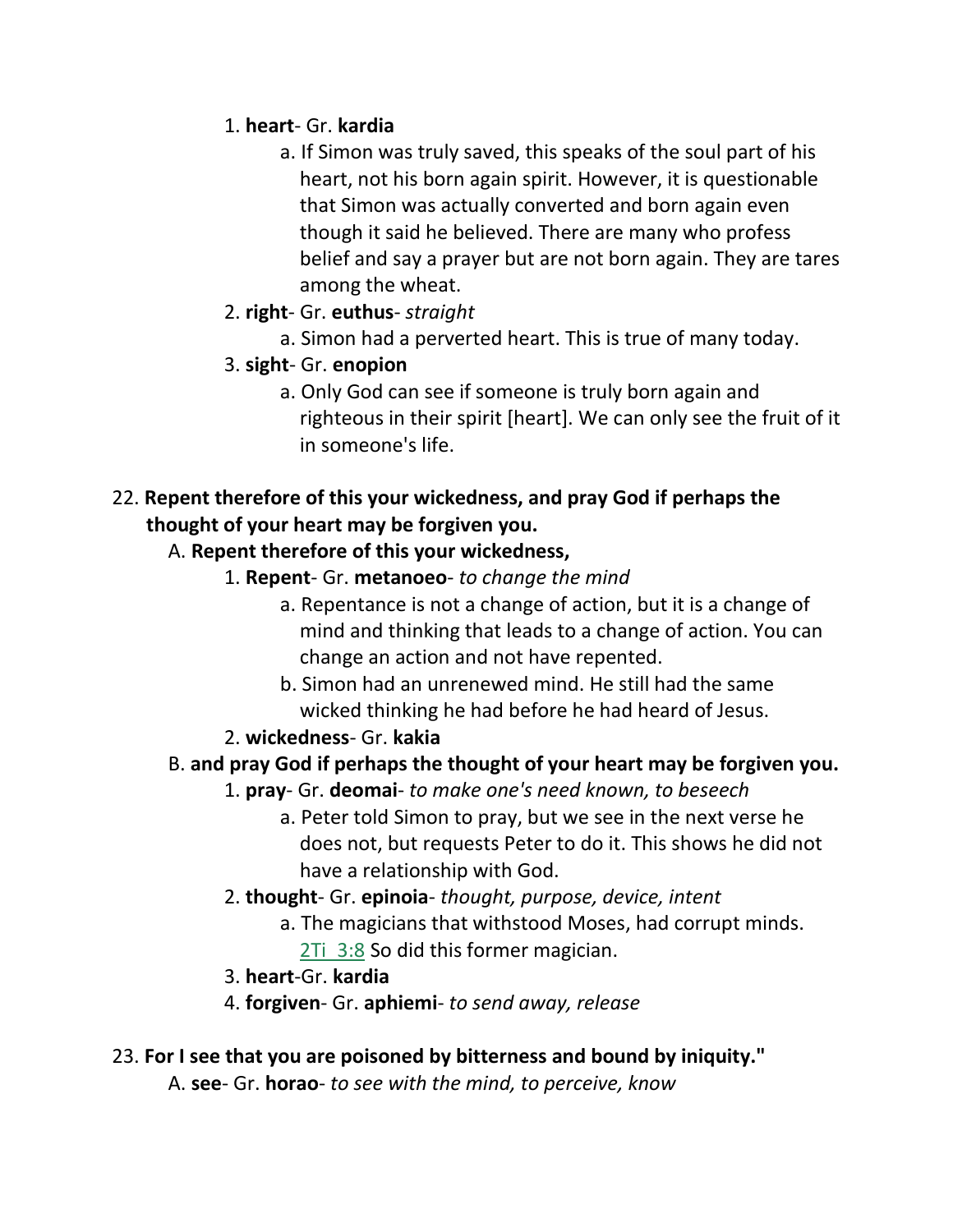- a. A root of bitterness will spring up and be visible for others to see it. It will impact behavior negatively.
- B. **poisoned** Gr. **chole** *the bile, gall; in NT a bitter ingredient, as wormwood, intense bitterness, met. thorough disaffection to divine truth, utter estrangement*
	- 1. Being jealous and envious is a poison that you take thinking it will kill someone else. It estranges you from God and others and slowly kills you.

### C. **bitterness**- Gr. **pikria**- *a bitter root, and so producing a bitter fruit*

- 1. Simon had been poisoned by bitterness over the fact that he used to be seen as the great one among the Samaritans and now he was reduced to nothing. His self-importance was destroyed and he was bitter over it. He desperately wanted to get it back and by buying this gift that Peter and John operated in, seemed to be the answer.
- 2. If we do not receive grace [unmerited favor] through faith in Christ but try to earn significance and importance through our own works and achievements, it will become a root of bitterness in us that will cause trouble for others. Heb\_12:15
- 3. Jer. 4:18 *"Your ways and your doings have procured these things for you. This is your wickedness, because it is bitter, because it reaches to your heart*."

## D. **bound**- Gr. **sundesmos**- *that which binds together, a band, bond*

1. Those who are bound cannot get free themselves. Only someone who is free can do this for them. What keeps people bound is pride and self-focus.

### E. **iniquity**- Gr. **adikia**- *unrighteousness*

- a. Self-importance is rooted in unrighteousness. Magnifying and believing in Jesus is righteousness.
- 24. **Then Simon answered and said, "Pray to the Lord for me, that none of the things which you have spoken may come upon me."** 
	- A. **Then Simon answered and said,**
		- 1. **answered** Gr. **apokrinomai**
		- 2. **said** Gr. **epo**

## B. **Pray to the Lord for me,**

- 1. **Pray** Gr. **deomai** *to make request*
- 2. **Lord** Gr. **kurios**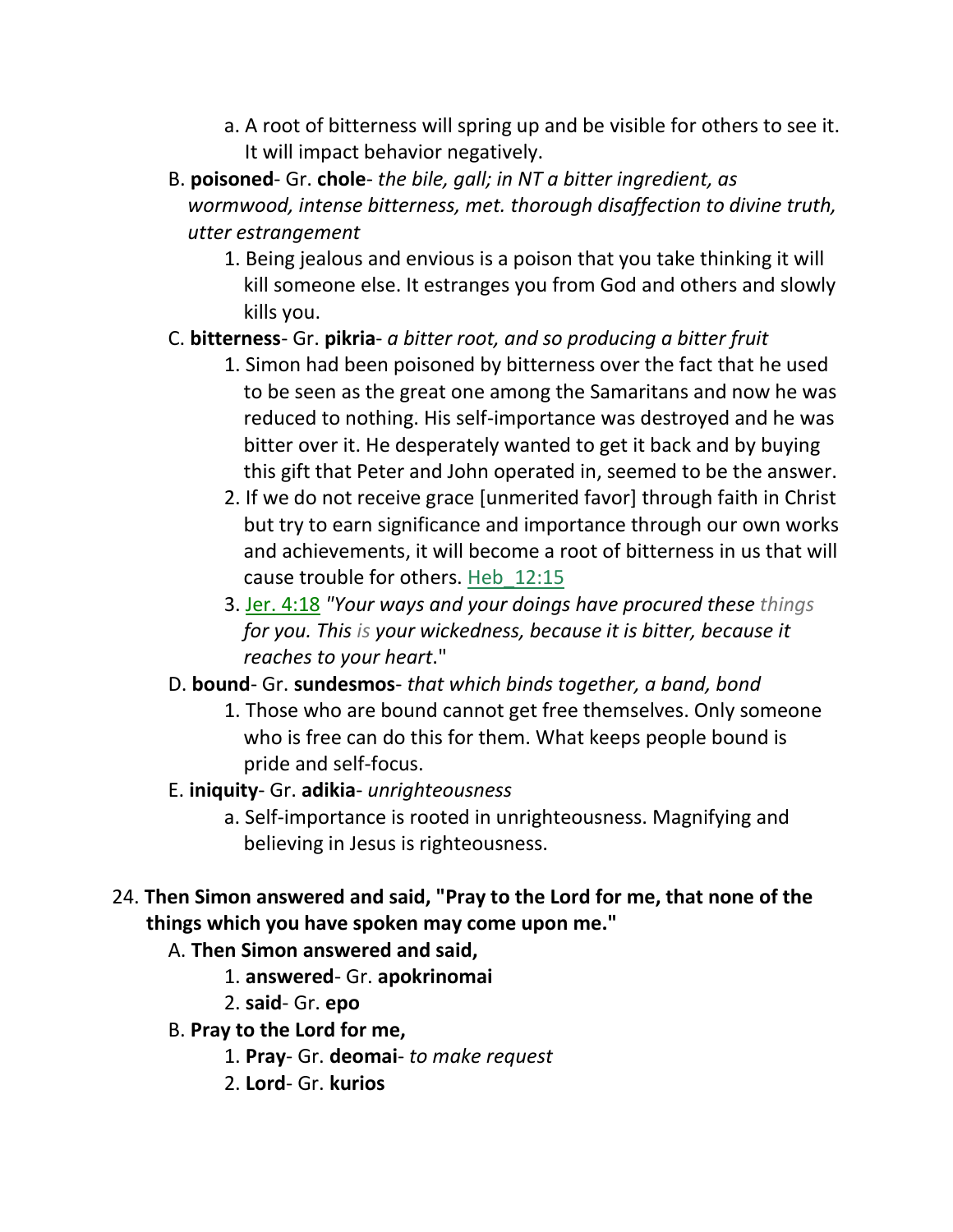- 3. **for me**
	- a. In the last verse, Peter told Simon to pray, but here he asked Peter to pray for him. This shows he did not have a relationship with God. This is common among baby Christians. However, every Christian has the authority and right to pray directly to God, in Jesus name. There is a problem when we go to others to speak on our behalf to God, or to hear from God for us. That was the relationship believers had in the Old Testament with priests and prophets. In the New Testament, every believer can and should pray directly to the Lord.

## C. **that none of the things which you have spoken may come upon me**

- 1. **spoken** Gr. **ereo**
- 2. **come upon** Gr. **eperchomai**
	- a. Notice, all that Simon cared about was that those bad things Peter spoke about would not happen to him. There was no sign of repentance for his thoughts or actions.
	- b. Many Christians are sorry for the negative consequences of their actions but refuse to repent- change their mind and heart which led to those actions.
	- c. There is no indication that Peter prayed for Simon.
- 25. **So when they had testified and preached the word of the Lord, they returned to Jerusalem, preaching the gospel in many villages of the Samaritans.**

## A. **So when they had testified and preached the word of the Lord,**

### 1. **testified**- Gr. **diamarturomai**

- 2. **preached** Gr. **laleo** *to speak*
	- a. Philip had been doing this, but they interrupted his ministry with theirs.
	- b. The word, 'preached', is a bad translation here. It should be translated "spoke the Word". Believers do not primarily need preaching, but teaching of the Word. Peter and John taught these new believers.
- 3. **word** Gr. **logos**

## B. **they returned to Jerusalem,**

1. **returned**- Gr. **hupostrepho**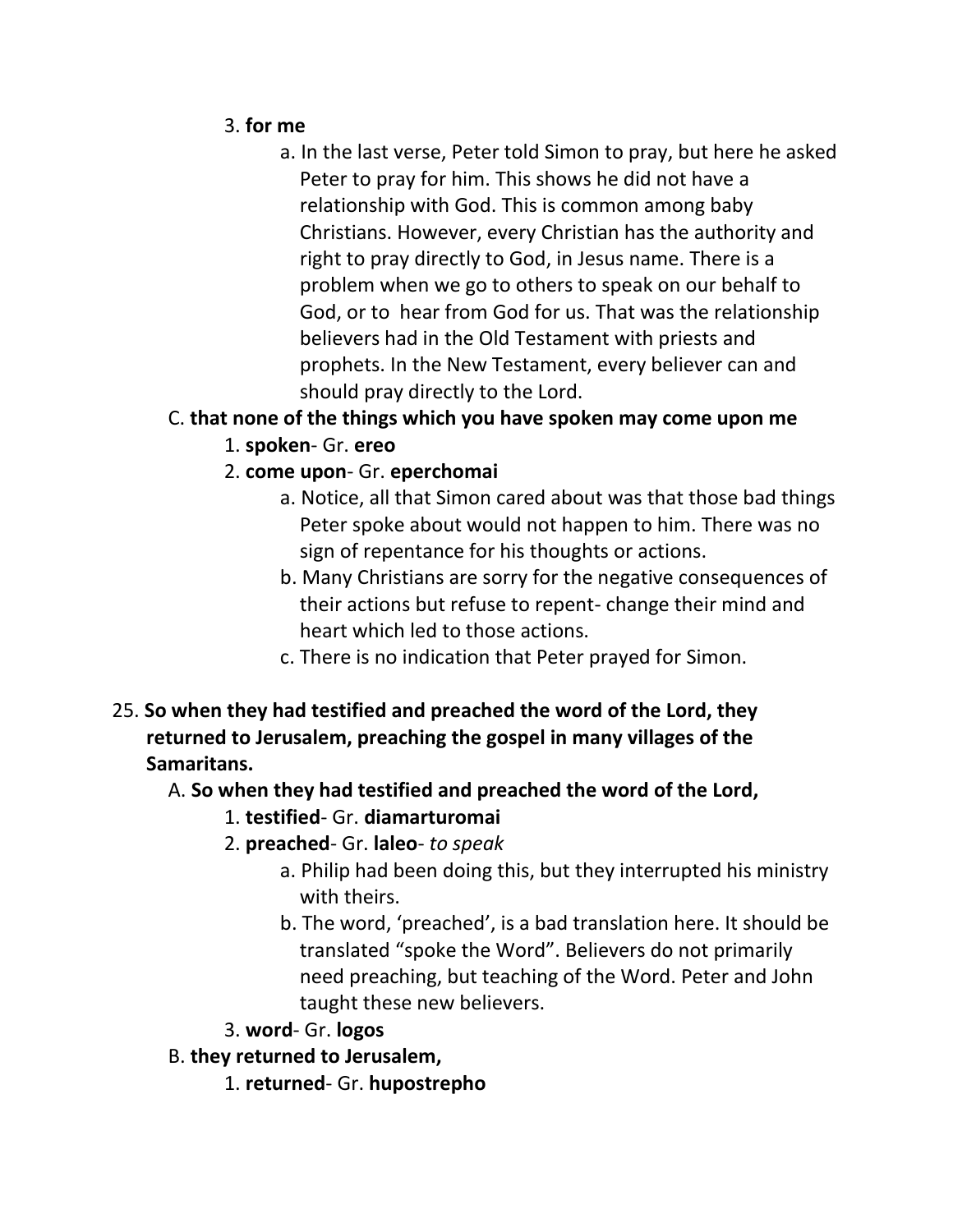### 2. **Jerusalem**

a. This was their place of ministry, but had left it to enter into Philip's field of ministry.

### C. **preaching the gospel in many villages of the Samaritans**

### 1. **preaching the gospel**- Gr. **euaggelizo**

- a. This was preaching the gospel to unbelievers. Unbelievers need the preaching of the gospel.
- 2. **villages** Gr. **kome** *the common sleeping place to which labourers in the field return, a village*

### 3. **Samaritans**

- a. This is in fulfillment of Jesus' command to go into all of Jerusalem, **Samaria**, Judea, and to the uttermost parts of the earth. The gospel had gotten out of Jerusalem into now Samaria.
- 26. **Now an angel of the Lord spoke to Philip, saying, "Arise and go toward the south along the road which goes down from Jerusalem to Gaza." This is desert.**

### A. **Now angel of the Lord spoke to Philip,**

- 1. **Now**
	- a. When was this? **After** Peter and John left. This means that Philip was still there in Samaria when Peter and John showed up and took over. Philip stepped back and let them take the lead. Now, after they left, he got new direction for his ministry. I believe this was a test for Philip. Would he be offended by what happened? Apparently not, because God is now giving him his next ministry assignment. Often we are not promoted to our next assignment because of offence in our current place.

### 2. **angel**- Gr. **aggelos**

- a. I do not believe that Philip would have experienced angelic direction if he had become offended in his ministry being cut short in Samaria by Peter and John.
- 3. **spoke** Gr. **ereo**
	- a. Angels do not preach the gospel in this New Testament dispensation. We will see this with Cornelius in chapter 10. Cornelius was an unbeliever and an angel appeared, but the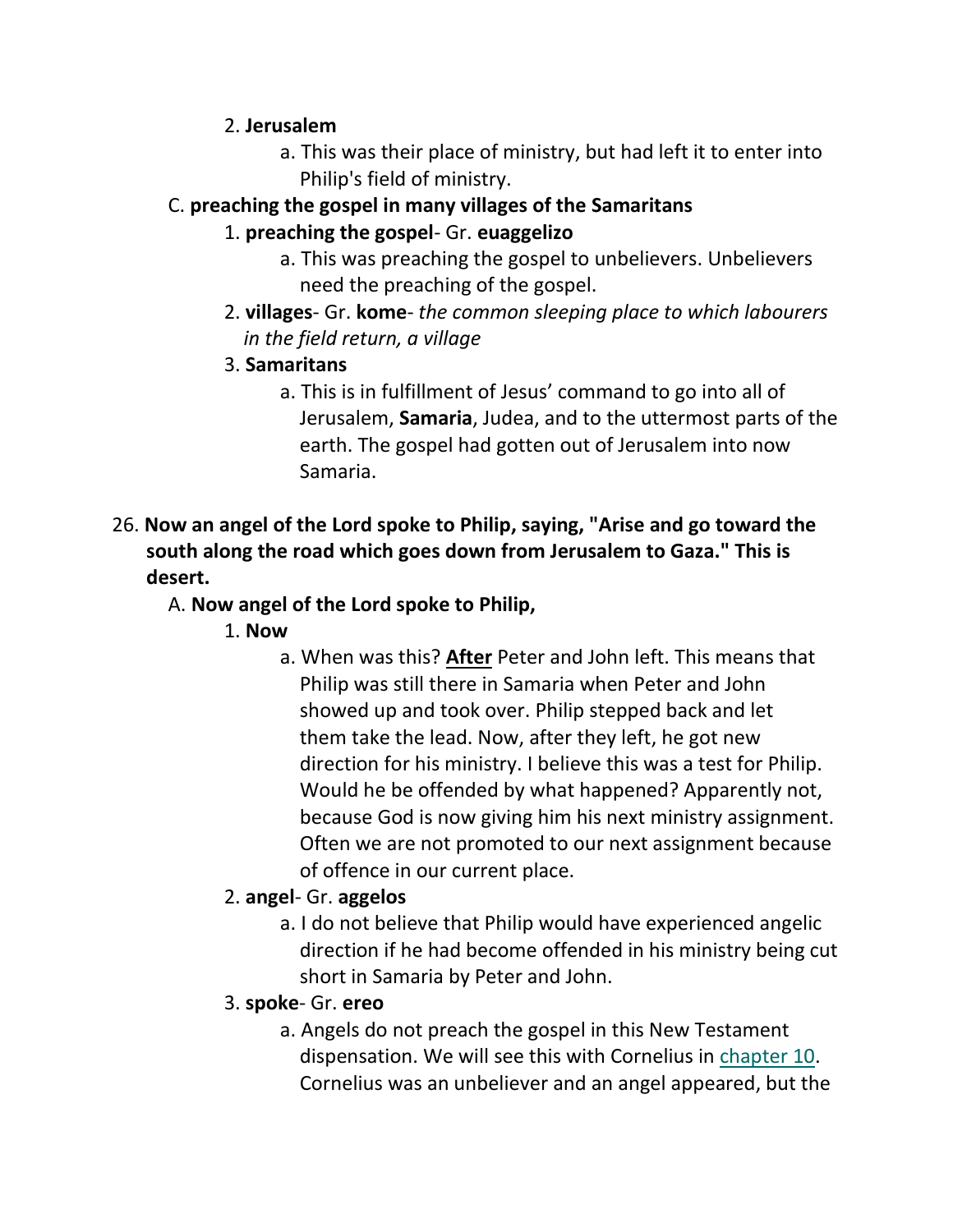angel did not preach the gospel. He told Cornelius that a man [Peter] would come and share the gospel.

- b. However, we see angels giving direction and delivering messages from the Lord in the New Testament. Here the angel directs Philip where to go on his next ministry assignment.
- B. **saying** Gr. **laleo**
- C. **Arise and go toward the south along to road which goes down from Jerusalem to Gaza**
	- 1. **arise** Gr. **anistemi**
	- 2. **go** Gr. **poreuoami**
	- 3. **south** Gr. **mesembria**
		- a. Sometimes our ministry takes a south turn in the natural, but that does not mean it is not going up! Taking his ministry to the desert seemed like his ministry was going south quickly, but we will see it really was taking an upturn!
	- 4. **road** Gr. **hodos**
		- a. *Two roads led south from near Jerusalem, one through Hebron into Idumea (Edom) and the other joining the coastal road before Gaza, heading for Egypt, both with plenty of Roman milestones as road markers. Old Gaza was a deserted town whose ruins lay near the now culturally Greek cities of Askalon and New Gaza. Philip might have had no one to preach to on a little-traveled road that would lead by a deserted city, and after the revival in Samaria this command must seem absurd to him; but God had often tested faith through such commands.* - Bible Background Commentary
	- 5. **goes down** Gr. **katabaino**
		- a. Jerusalem is one of the highest points in Israel. You pretty much go down in all directions.
	- 6. **Gaza** means *the strong*
		- a. *A city of the Philistine Pentapolis. It is referred to in Genesis* (Gen\_10:19) *as a border city of the Canaanites, and in* Jos\_10:41 *as a limit of the South country conquered by Joshua; a refuge of the Anakim* (Jos\_11:22), *theoretically assigned to Judah* (Jos\_15:47). *Samson was here shut in by the Philistines, and escaped by carrying away the gates*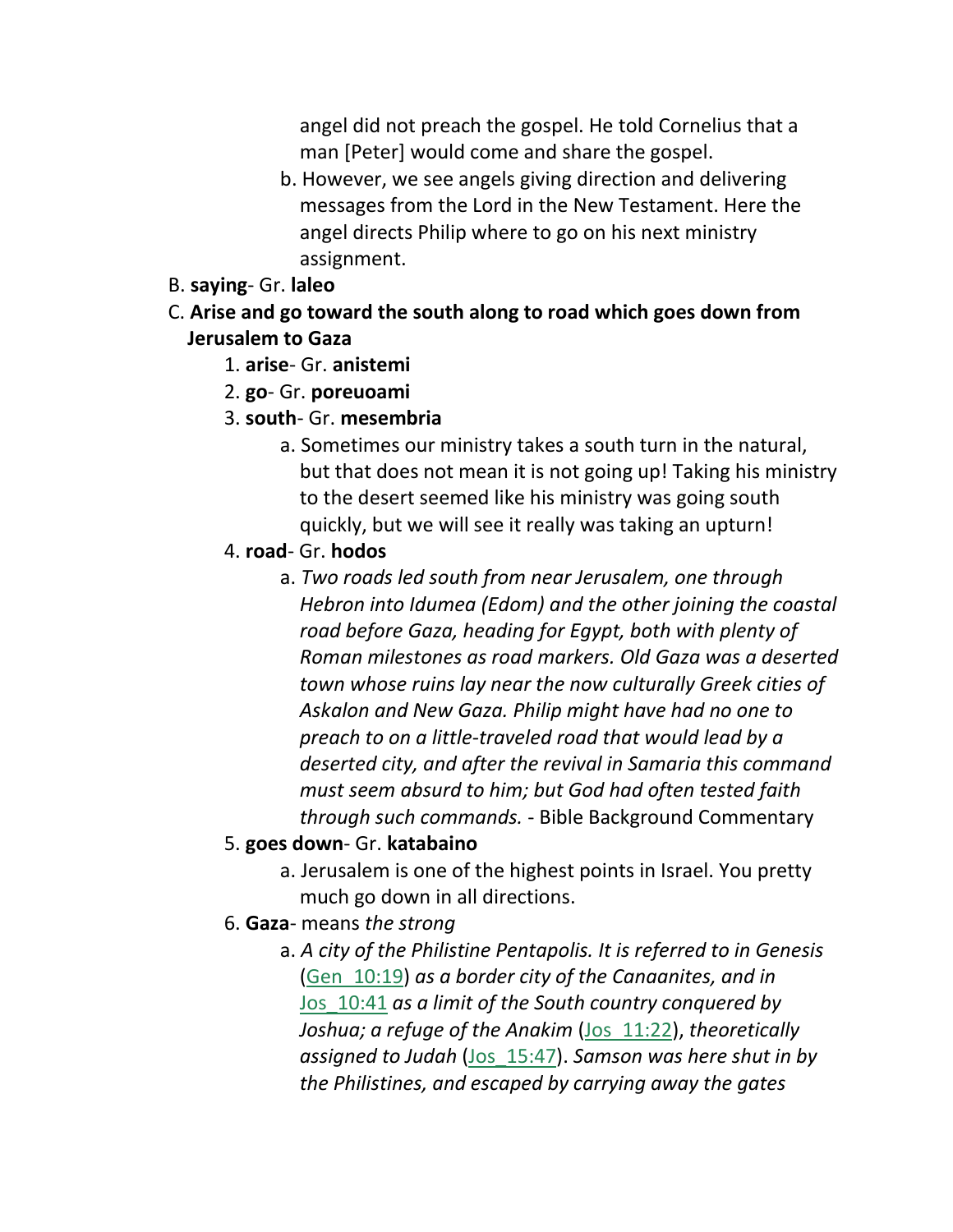(Jdg\_16:1-3); *he was, however; brought back here in captivity after being betrayed by Delilah, and here he destroyed himself and the Philistines by pulling down the temple* (Jdg\_16:21-30). *Gaza was never for long in Israelite hands. It withstood Alexander for five months* (B.C. 332). *In B.C. 96 it was razed to the ground, and in B.C. 57 rebuilt on a new site, the previous site being distinguished as 'Old' or 'Desert' Gaza* (cf. Act\_8:26). *It was successively in Greek, Byzantine Christian (A.D. 402), Muslim (635), and Crusader hands; it was finally lost by the Franks in 1244. A Crusaders' church remains in the town, now a mosque. It is now a city of about 16,000 inhabitants, and bears the nam*e *Ghuzzeh*. -Hastings Dictionary

#### D. **This is desert**

#### 1. **desert**- Gr. **eremos**

a. Philip had just experienced a powerful revival in Samaria and it seemed to be cut short by the arrival of Peter and John. Now he is being sent out into the desert. This was also a test. Are we willing to go to the multitudes only or also to the one in the desert? We will see later in this chapter that because Philip passed these tests, God used him in a very spectacular fashion, in a way that almost no one would ever experience it. I believe, if Philip had not passed these tests, that would have never happened.

## 27. **So he arose and went. And behold, a man of Ethiopia, a eunuch of great authority under Candace the queen of the Ethiopians, who had charge of all her treasury, and had come to Jerusalem to worship,**

#### A. **So he arose and went.**

### 1. **arose**- Gr. **anistemi**- to stand up again

a. Philip had been seated after Peter and John took over, but he did not stay down. He arose and followed God.

#### 2. **went**- Gr. **poreuomai**

a. Philip obeyed the direction, although it looked like the path was leading to his utter obscurity in the desert!

### B. **And behold,**

1. **behold**- Gr. **idou**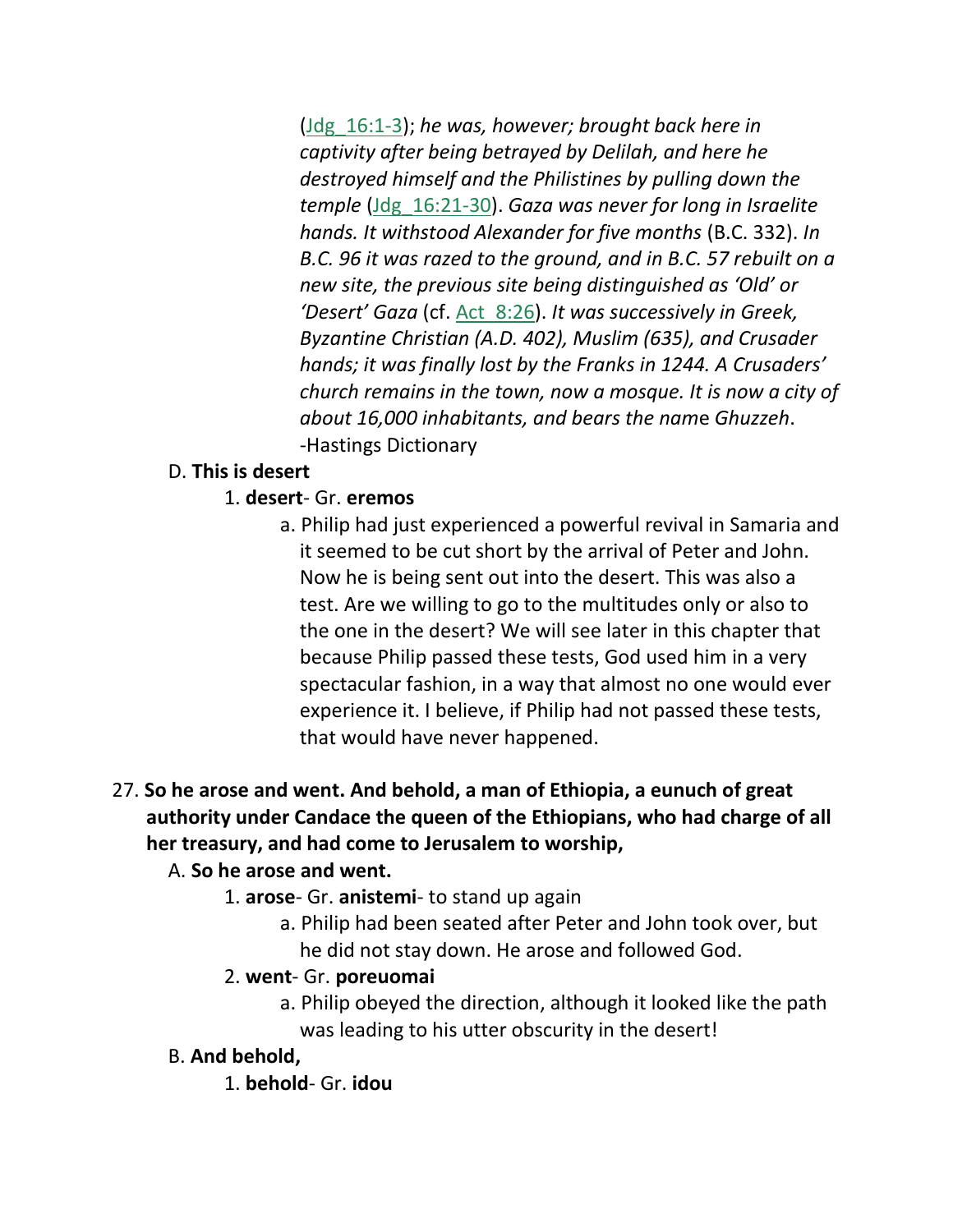a. Philip would have never beheld the great things God had for him unless he had gotten back up and followed Him.

### C. **a man of Ethiopia,**

- 1. **man** Gr. **aner**
- 2. **Ethiopia** means *black*
	- a. *Gaza was near the confines between Palestine and Egypt. It was in the direct road from Jerusalem to Egypt. "Ethiopia" was one of the great kingdoms of Africa, part of which is now called Abyssinia. It is frequently mentioned in Scripture under the name of "Cush." But "Cush" comprehended a much larger region, including the southern part of Arabia, and even sometimes the countries adjacent to the Tigris and Euphrates. Ethiopia proper lay south of Egypt, on the Nile, and was bounded north by Egypt, that is, by the cataracts near Syene; east by the Red Sea, and perhaps part by the Indian Ocean; south by unknown regions in the interior of Africa; and west by Libya and the deserts. It comprehended the modern kingdoms of Nubia or Sennaar, and Abyssinia. The chief city in it was the ancient Meroe, situated on the island or tract of the same name, between the Nile and Ashtaboras, not far from the modern Shendi Robinson's Calmet)*. -Barnes Commentary

## D. **a eunuch of great authority under Candace the queen of the Ethiopians,**

### 1. **eunuch**- Gr. **eunouchos**

- a. Eunuchs were used in the proximity of queens so that no impropriety could occur between them.
- b. God had promised eunuchs who trusted in Him participation in His kingdom. Isa\_56:3-5

### 2. **great authority**- Gr. **megas**

- 3. **Candace** means *one who possesses contrition*
	- a. *Candace is said to have been the common name of the queens of Ethiopia, as "Pharaoh" was of the sovereigns of Egypt. This is expressly stated by Pliny (Nat. History, 7:29). His words are: "The edifices of the city were few; a woman reigned there of the name of Candace, which name had been transmitted to these queens for many years." Strabo*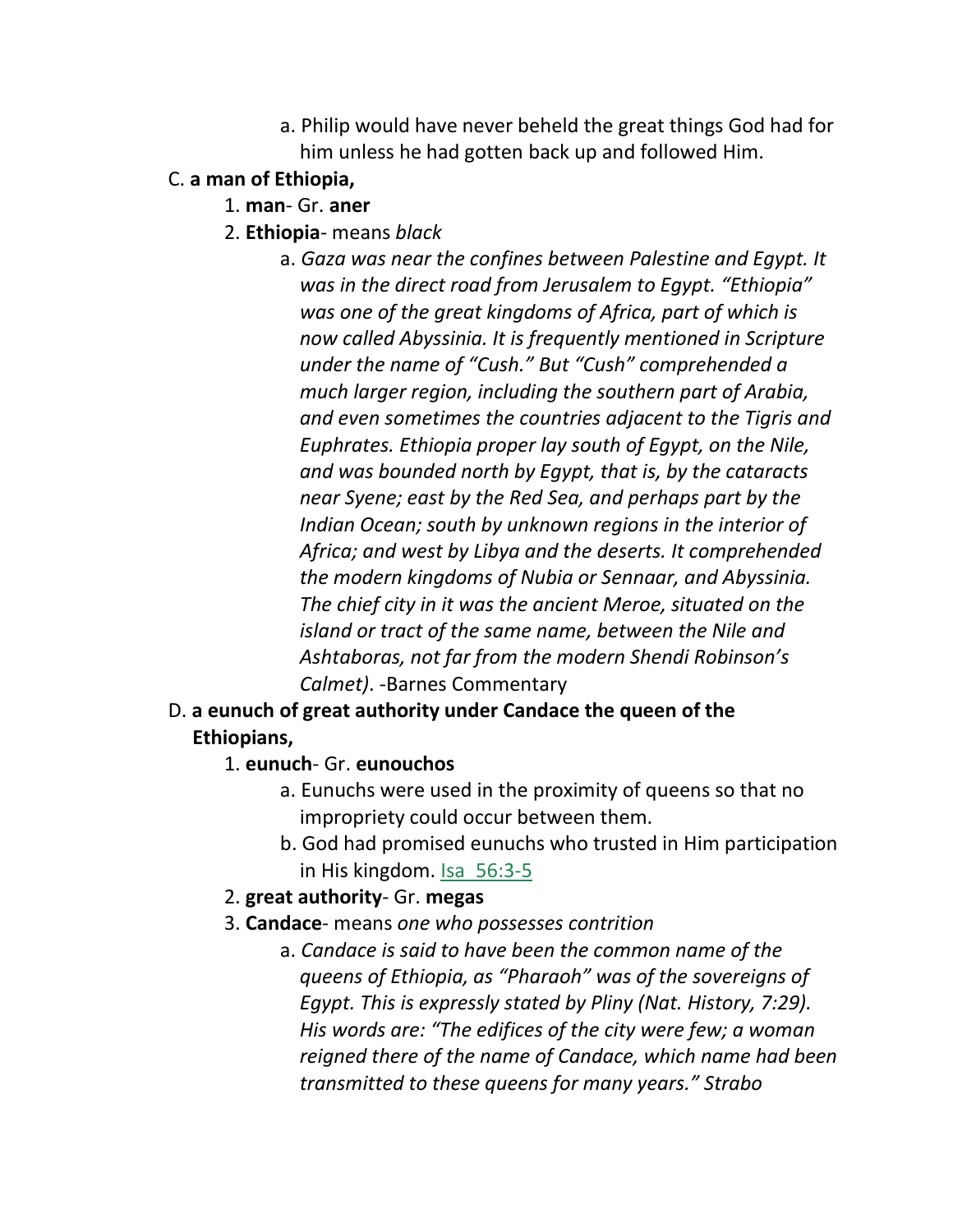*mentions also a queen of Ethiopia of the name of Candace. Speaking of an insurrection against the Romans, he says, "Among these were the officers of queen Candace, who in our days reigned over the Ethiopians." As this could not have been the Candace mentioned here, it is plain that the name was common to these queens - a sort of royal title. She was probably queen of Meroe, an important part of Ethiopia* (Bruce's Travels, vol. ii, p. 431; Clarke).

4. **queen**- Gr. **basilissa**

### E. **who had charge of all her treasury,**

- 1. **charge** Gr. **epi** *over*
- 2. **treasury** Gr. **gaza** *the royal treasury, treasure, riches*

### F. **and had come to Jerusalem to worship**

- 1. **come** Gr. **erchomai**
- 2. **worship** Gr. **proskuneo**
	- a. This man had become a proselyte of the Jewish religion.
	- b. He had probably come to observe the Passover/Pentecost feast days.

### 28. **was returning. And sitting in his chariot, he was reading Isaiah the prophet.**

### A. **was returning**

- 1. **returning** Gr. **hupostrepho** *to turn back*
	- a. He was heading back to Ethiopia.

### B. **And sitting in his chariot,**

### 1. **sitting**- Gr. **kathemai**

a. A servant was driving the chariot and he was sitting and reading. We know this because the Spirit told Philip to overtake the chariot. This shows it was moving.

### 2. **chariot**- Gr. **harma kai**- *chariot and*

a. *Most people walked, the more well-to-do rode animals, but only the most well-to-do had chariots.*

-Bible Background Commentary

b. This chariot was big enough for a servant to be driving it and for him, to be sitting in it. This speak of wealth.

### C. **he was reading Isaiah the prophet**

## 1. **reading**- Gr. **anaginosko**

2. **Isaiah**- means *helped by Jehovah*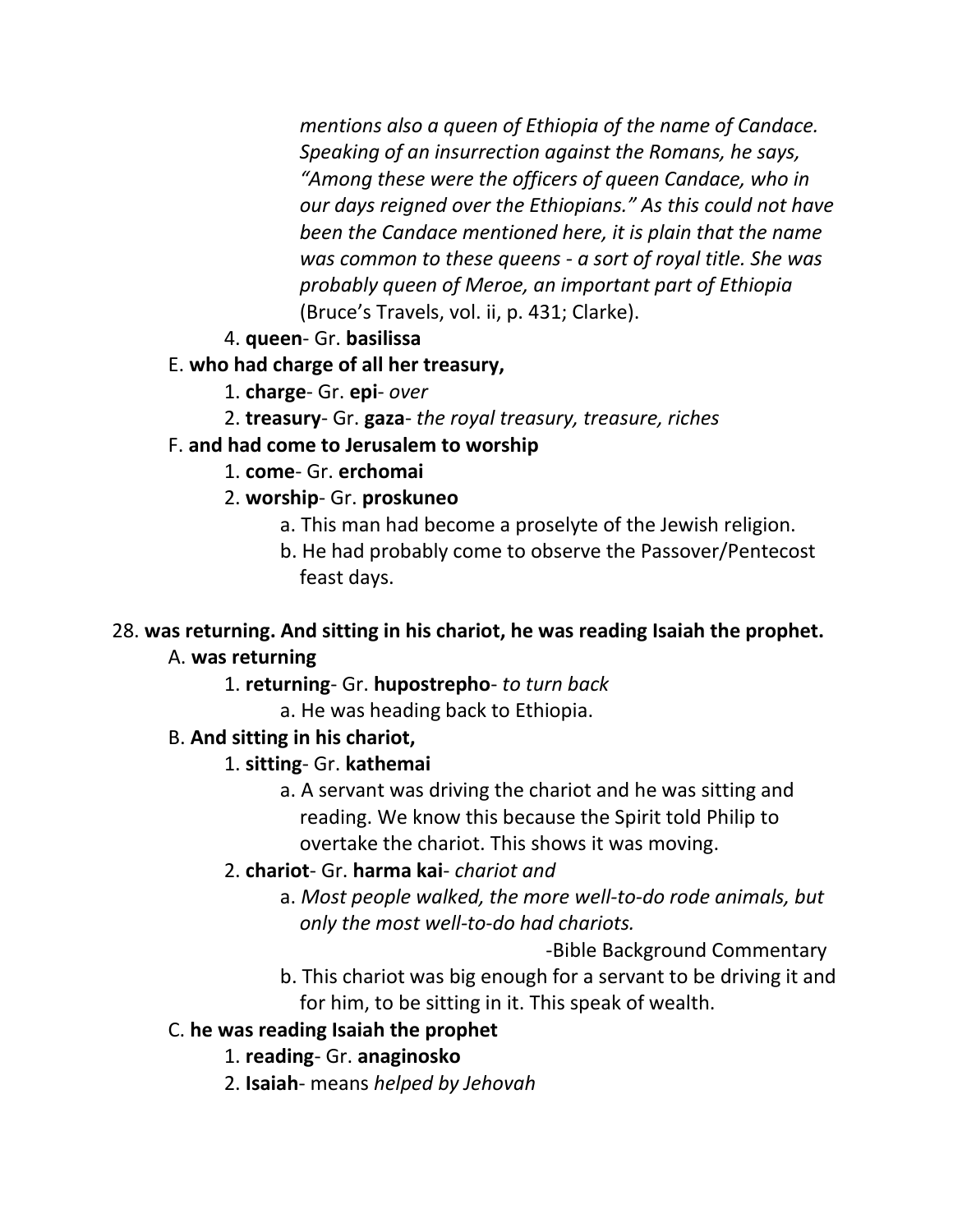- a. The book of Isaiah has the most Messianic passages than any other Old Testament book. You do not have to read very far into Isaiah before you see Jesus!
- 3. **prophet** Gr. **prophetes**

#### 29. **Then the Spirit said to Philip, "Go near and overtake this chariot."**  A. **The Spirit said to Philip,**

### 1. **Spirit**- Gr. **pneuma**

- a. If Philip had become offended by the direction in which to take his ministry into the desert, after the great revival among the multitude in Samaria, I do not believe he would have had this direction by God's Spirit. Obedience to God's guidance opens us up for further guidance. If you have not received any guidance in a while, you need to see if you are doing what you were told to do last!
- b. Offence will shut down divine guidance in your life. Offence will close your heart.

#### B. **Go near and overtake this chariot**

- 1. **Go near** Gr. **proserchomai**
- 2. **overtake** Gr. **kallao** *to attach one's self to, unite with*
- 3. **chariot**
	- a. When Philip was told to go into the desert he did not know about the chariot or who it was in it. He had to proceed by faith in God's plan even though it did not make any sense at the time.
	- b. It appeared in the natural that going into the desert was assigning Philip's ministry to anonymity. If you are serving Jesus and seeking His glory it does not matter how you appear or if you appear at all to others.
	- c. Philip's humility and faithfulness and what he did was recorded in Scripture for all to see for future generations!

## 30. **So Philip ran to him, and heard him reading the prophet Isaiah, and said, "Do you understand what you are reading?"**

- A. **So Philip ran to him,**
	- 1. **ran** Gr. **prostrecho**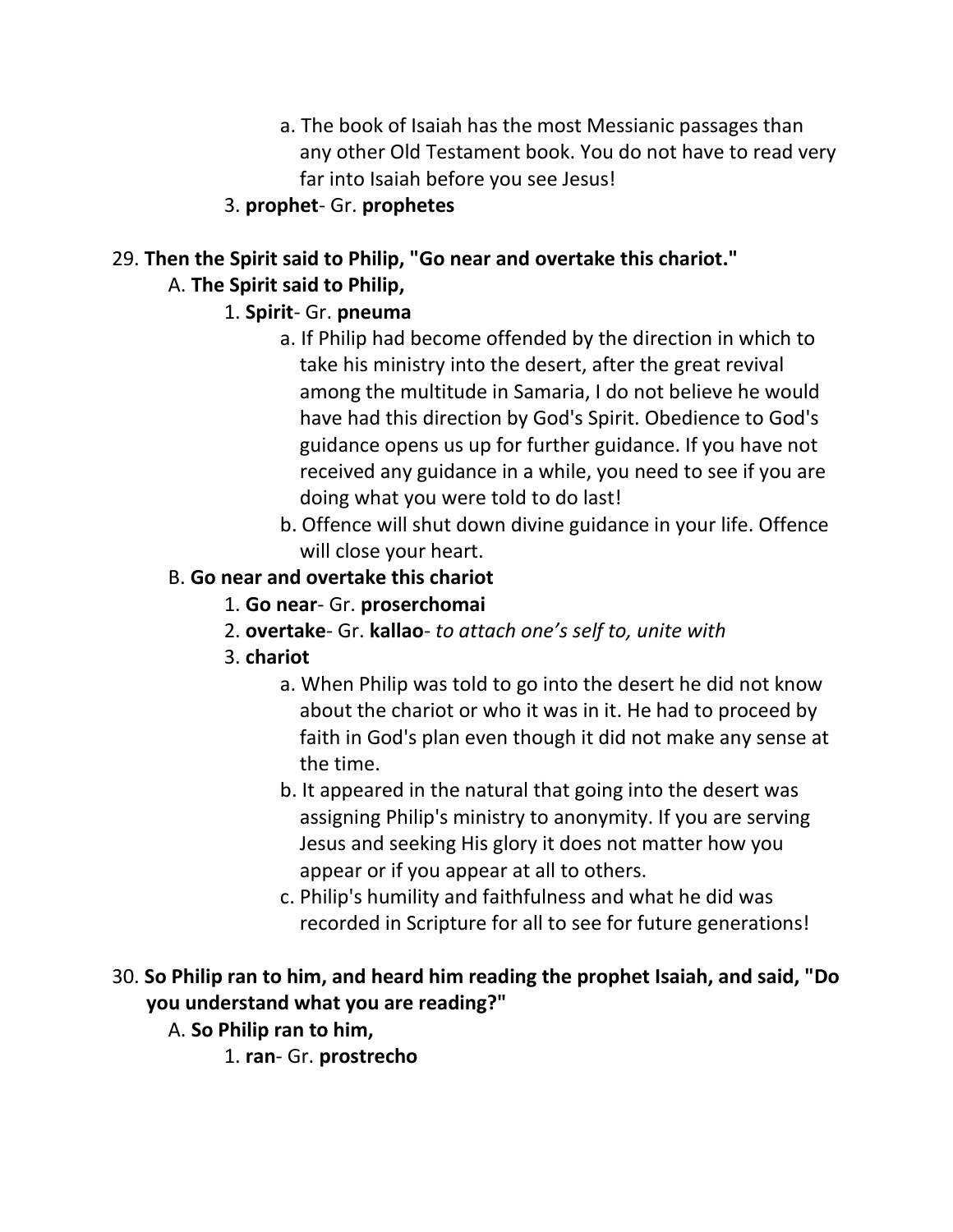a. The chariot was not traveling at a high speed, which enabled Philip to catch up to it, by running.

### B. **and heard him reading the prophet Isaiah,**

### 1. **heard**- Gr. **akouo**

a. The eunuch was reading out aloud. He was not reading to himself in his head. It is good to read the scripture out loud and hear it spoken.

### 2. **reading**- Gr. **anaginosko**

a. It is important to read our bibles. If we will read it in faith, God will give us an understanding of it. Luk\_24:45

### 3. **prophet**- Gr. **prophetes**

C. **and said,**

### 1. **said**- Gr. **epo**

### D. **Do you understand what you are reading?**

- 1. **understand** Gr. **ara ge ginosko- ara-** *denoting an interrogation to which a negative answer is presumed*; **ge**- *indeed*, **ginosko**- *to come to know*
	- a. Philip had to mature in the Word, in faith and in character before God could use him in his present ministry. He was able to expound on what this man was reading. He was not ready for the ministry he was in right now in the beginning of his walk with Christ. Philip was one of the first deacons. He sat under the teaching of the apostles and learned and humbly served. Now, he is usable and ready to share insight from any and all of the Scripture including the prophet Isaiah!
	- b. Could you be ready to give an accurate understanding to what someone was reading in the Word, not matter where and what it was?
	- c. We gain understanding of what we read in the Word by meditation. Psa\_119:97-105, 2Ti\_2:7
	- d. We gain understanding of what we read in the Word by praying in tongues. 1 Cor. 14:2
	- e. We gain understanding of the what we read in the Word by submitting to a five-fold ministry gift as seen in this verse.
- 31. **And he said, "How can I, unless someone guides me?" And he asked Philip to come up and sit with him.**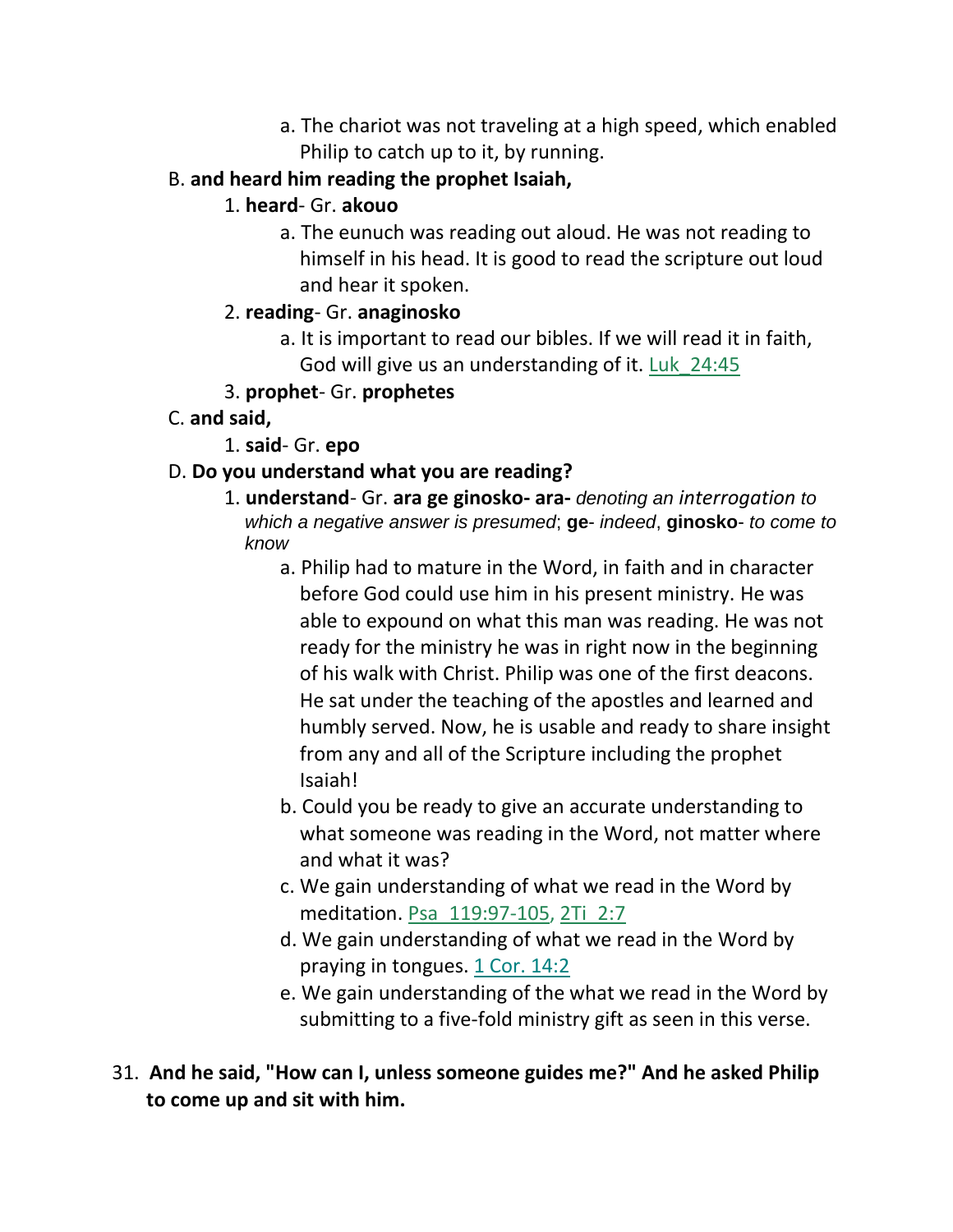#### A. **And he said,**

- 1. **said** Gr. **epo**
- B. **How can I,**
	- 1. He could not since he was not born again. 1 Cor. 2:14

### C. **unless someone guide me**

- 1. **guide** Gr. **hodegeo** *to be a guide or a teacher*
	- a. This man needed someone to guide him because he was not saved. He was not born again. Unbelievers are blind and in need of a guide. Once we are born again, the Word and Spirit are our guides. Ps. 119:107, Joh 16:13 This man had the Word, but He did not have the Spirit. You have to have the Spirit to understand the Word of God.
	- b. This was a sign of humility. Humility and teachableness go together. Psa\_25:9 If you are full of pride you cannot receive from others.

## D. **And he asked Philip to come up and sit with him**

- 1. **asked** Gr. **parakaleo** *to call for, invite to come, send for, to call upon, to beg, beseech, entreat, implore*
- 2. **come up** Gr. **anabaino**
- 3. **sit** Gr. **kathizo**
	- a. This man asked Philip to come up and sit with him. Philip would lead him to Christ and he would be born again. He had invited Philip to come up and sit with Him but did not realize that Jesus was calling him to come up and sit with Him in heavenly places in Christ!

## 32. **The place in the Scripture which he read was this: "HE WAS LED AS A SHEEP TO THE SLAUGHTER; AND AS A LAMB BEFORE ITS SHEARER IS SILENT, SO HE OPENED NOT HIS MOUTH.**

## A. **The place in the Scripture which he read was this:**

## 1. **place**- Gr. **perioche**- *a passage or portain, section*

a. We often see in the New Testament a writer mention a verse from the Old Testament.

 They will say in such and such a place, like "Isaiah". They never give chapter and verse. The writer of Hebrews even said, "in a certain place it is written!" Heb. 2:6, Heb. 4:4 This shows us that we should not feel too bad if you cannot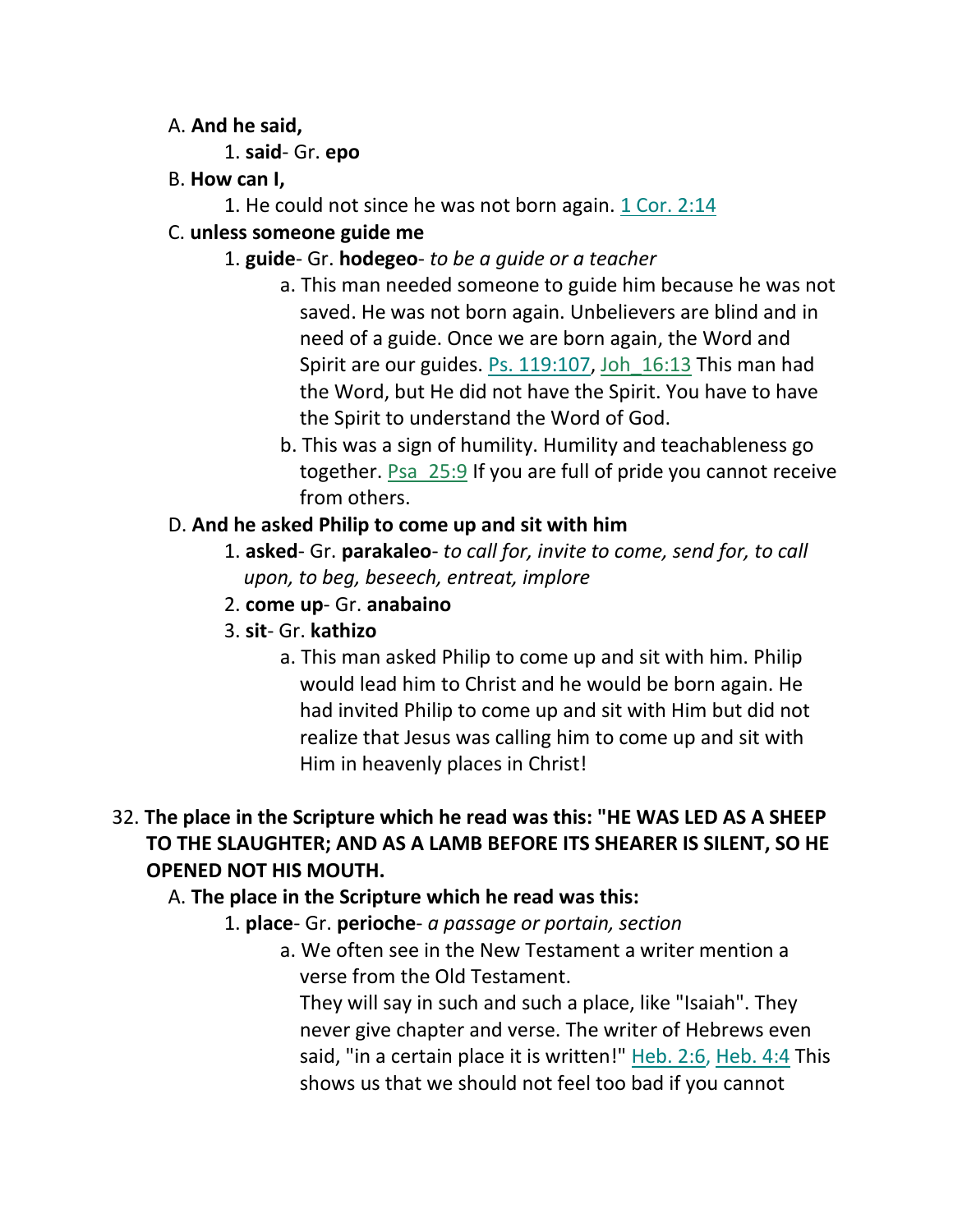remember where a Scripture is located! This is because the Scripture was not written in chapter or in verse. These were added by man long after the Scriptures were written.

- 2. **Scripture** Gr. **graphe**
- 3. **read** Gr. **anaginosko**

#### B. **He was led as a sheep to the slaughter,**

- 1. **led** Gr. **ago**
	- a. This word always means to be brought along by the power of another. This is the same Greek word used for being led by the Spirit. When we are led by the Spirit we are brought along by the power of the Spirit!
- 2. **sheep** Gr. **probaton**
	- a. We are sheep of God's pasture. Ps. 79:13
- 3. **slaughter** Gr. **sphage**
	- a. This verse is alluded to in Rom. 8:36. This verse, isolated would imply that Christians are sheep for the slaughter. Often we feel that way in our life when the enemy attacks us. However, in vs 37 in the KJV it says **NAY**! This means **NO**! Jesus was the lamb slain for us, so we don't have to be. We are more than conquerors through Him!

#### C. **and as a lamb before its shearer is silent,**

- 1. **lamb** Gr. **amnos**
	- a. Jesus is the Lamb of God slain for us.
- 2. **shearer** Gr. **keiro**
- 3. **silent-** Gr. **aphonos**

a. Jesus was silent before His accusers. Mat\_26:63, Mat\_27:12

D. **so he opened not his mouth**

#### 1. **opened**- Gr. **anoigo**

- 2. **mouth** Gr. **stoma**
	- a. Pilate marveled at Jesus's silence before accusation and His lack of defending Himself. Mat\_27:12
	- b. We do not need to defend ourselves if we are being persecuted for righteousness sake.

## 33. **IN HIS HUMILIATION HIS JUSTICE WAS TAKEN AWAY, AND WHO WILL DECLARE HIS GENERATION? FOR HIS LIFE IS TAKEN FROM THE EARTH."**

A. **In his humiliation his justice was taken away,**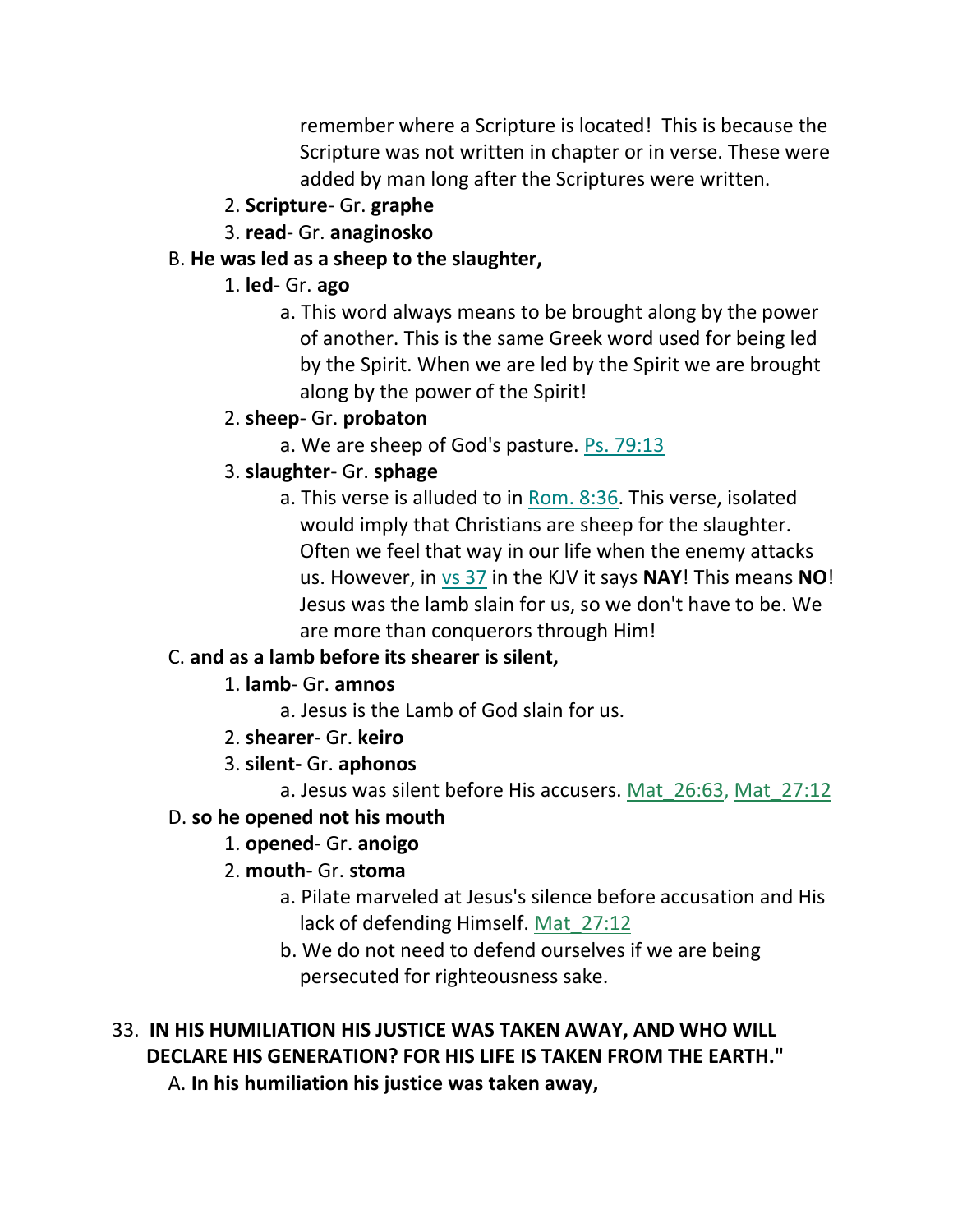#### 1. **humiliation**- Gr. **tapeinosis**

- a. We see this in the humiliating way Jesus was treated in His trial and subsequent crucifixion.
- 2. **justice** Gr. **krisis** *judgement*
- 3. **taken away** Gr. **airo** *lifted*
	- a. Jesus was given an illegal trial, being at night and not having reliable witnesses against Him.

### B. **and who will declare his generation**

- 1. **declare** Gr. **diegeomai** *to declare thoroughly, detail, recount, relate, tell*
	- a. I will! Every believer has been given that task to witness about Jesus's life and work, to their own generation.
- 2. **generation** Gr. **genea** *a generation, an interval of time, an age*

### C. **for his life is taken from the earth**

- 1. **life** Gr. **zoe**
- 2. **taken** Gr. **airo**
- 3. **earth** Gr. **ge**
	- a. Jesus's life was taken from the earth, but in three days it would reappear in resurrection and then given to each and every one of those who believed upon Him and were born again!
- 34. **So the eunuch answered Philip and said, "I ask you, of whom does the prophet say this, of himself or of some other man?"**

### A. **So the eunuch answered Philip and said,**

- 1. **answered** Gr. **apokrinomai** *to reply*
- 2. **said** Gr. **epo**
- B. **I ask you,**

1. **ask**- Gr. **deomai**

- C. **of whom does the prophet say this,**
	- 1. **prophet** Gr. **prophetes**
		- a. Isaiah
		- b. The prophets sought earnestly themselves to know of what and who they prophesied of!  $1Pe$   $1:10$ ;  $1Pe$   $1:11$
	- 2. **say** Gr. **lego**
- D. **of himself or of some other man**
	- 1. **other man** Gr. **heteros** *different one*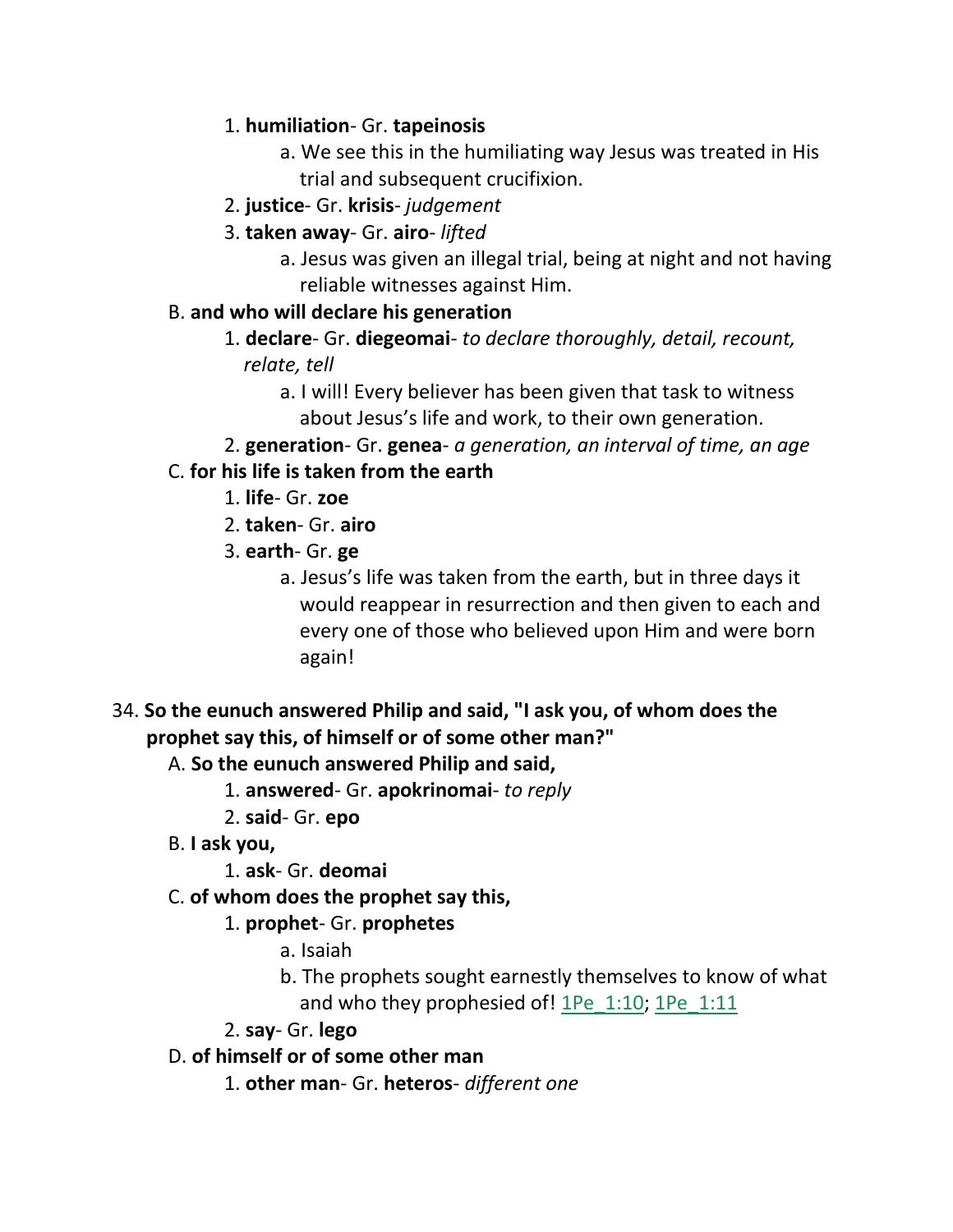- a. Yes, it was a different man altogether from any other man that has ever been. This verse is speaking of the unique man - **Jesus Christ**.
- 35. **Then Philip opened his mouth, and beginning at this Scripture, preached Jesus to him.**

#### A. **Then Philip opened his mouth,**

### 1. **opened**- Gr. **anoigo**

a. We need to open our mouth about Jesus! There are many believers with closed mouths when it comes to Jesus.

#### 2. **mouth**- Gr. **stoma**

a. The only way people are going to hear about Jesus and the gospel is through our mouths!

### B. **and beginning at this Scripture,**

1. **beginning**- Gr. **archomai**

### 2. **Scripture**- Gr. **graphe**

- a. An evangelist should be able take any verse in the Bible and from there preach Jesus and the gospel.
- b. Christ can be preached from all of the scriptures. Luk\_24:27

### C. **preached Jesus to him**

- 1. **preached** Gr. **euaggelizo** *to preach the good news*
- 2. **Jesus**
	- a. How simple is this? We are to preach Jesus. But how are we doing with that? If you look at the preaching today on our TV programs it seems we are preaching everything but Jesus!

# 36. **Now as they went down the road, they came to some water. And the**

## **eunuch said, "See,** *here is* **water. What hinders me from being baptized?"**

### A. **Now as they went down the road,**

- 1. **went down** Gr. **poreuomai** *traveled*
- 2. **road** Gr. **hodos**
	- a. Baptism should occur as soon as someone receives Jesus, but for many they go down the road awhile in their Christian experience before they are baptized. Baptism does not save you, it just demonstrates and witnesses to others that you have received Jesus. It is a major step of discipleship.
- B. **they came to some water.**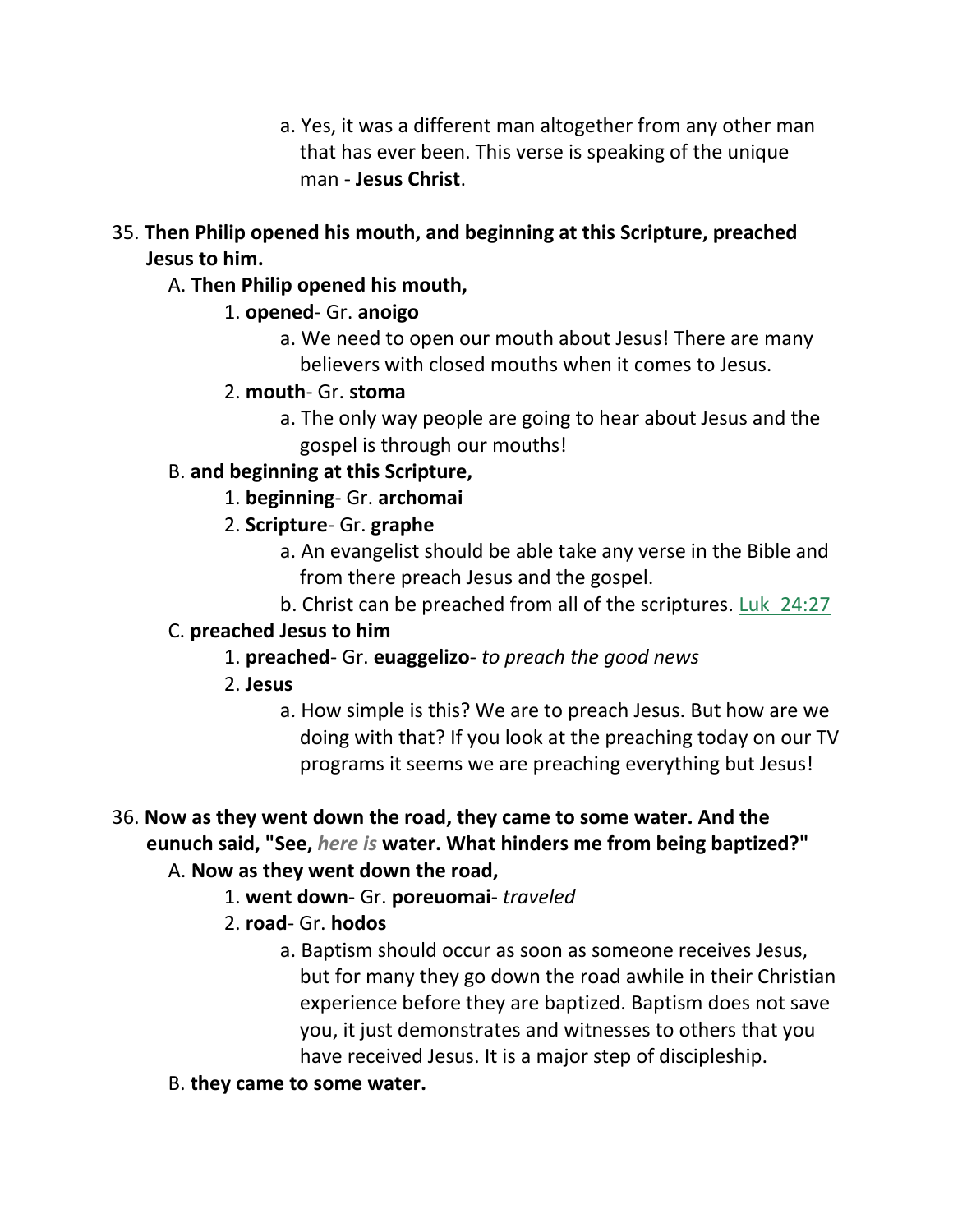- 1. **came** Gr. **erchomai**
- 2. **water** Gr. **hudor**
- C. **And the enuch said,**
	- 1. **said** Gr. **phemi** *to show or make known one's thoughts*
- D. **See, here is water**
	- 1. **see** Gr. **idou**
	- 2. **water** Gr. **hudor**
		- a. Philip must have shared Jesus's command for those who believed upon Him to follow Him in water baptism.

Mar\_16:16

b. *There are some wadis near Gaza (wadis are dry creek beds that fill with water during the rainy season)* -Bible Background Commentary

## E. **What hinders me from being baptized**

- 1. **hinders** Gr. **koluo** *to hinder, restrain, prevent*
	- a. The only thing that hinders someone from being baptized is if they have not believed upon Christ and been born again.
	- b. Infant baptism is totally a non-biblical concept. Baptism in the New Testament is always connected to believers who have received Christ and had been born again.

## 2. **baptized**- Gr. **baptizo**- *to immerse*

- a. This Greek word means to immerse fully. Baptism by sprinkling is not scriptural.
- b. Baptism is an outward display of a believer's death, burial, and resurrection with Jesus. This is shown by a believer being plunged fully under the water. This displays burial. Then when the believer is pulled back up from the water this displays resurrection.
- c. When someone is buried we do not sprinkle them with dirt. No they are fully submerged underground and covered over. We were not sprinkled with Jesus' death, but submerged into it and buried with Him!
- 37. **Then Philip said, "If you believe with all your heart, you may." And he answered and said, "I believe that Jesus Christ is the Son of God."** 
	- A. **Then Philip said,**
		- 1. **said** Gr. **epo**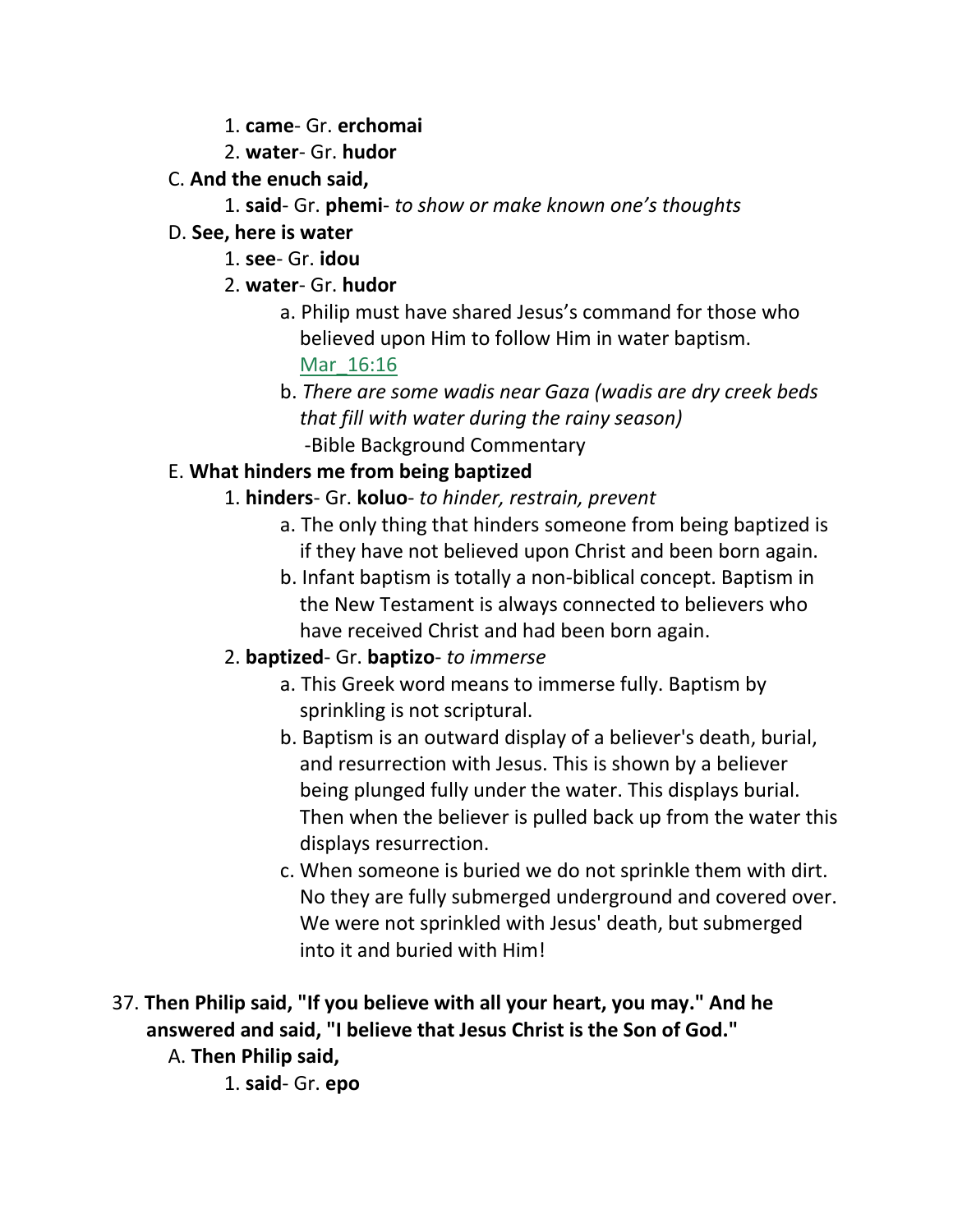#### B. **If you believe with all your heart,**

- 1. **believe** Gr. **pisteuo** *to be persuaded*
- 2. **all** Gr. **holos** *whole*
	- a. If you can believe with your whole heart, you can believe with less than all of your heart. I believe true conversion takes place when we believe with all of our heart upon Jesus Christ. Some just believe intellectually.

### 3. **heart**- Gr. **kardia**

a. The heart is the inner man. This is comprised of the spirit that has a soul.

#### C. **you may**

### 1. **may**- Gr. **exesti**- *it is lawful, permitted*

a. If you do not believe Jesus is the Son of God, it is not lawful in God's eyes to baptized. A minister should never baptize anyone unless they have accepted Christ by faith and have been born again. A minister should ask anyone seeking to be baptized if they have believed upon the Lord Jesus and be able to explain to you what that means.

### D. **And he answered and said,**

- 1. **answered** Gr. **apokrinomai**
- 2. **said** Gr. **epo**

### E. **I believe that Jesus Christ is the Son of God**

- 1. **believe** Gr. **pisteuo**
- 2. **Son** Gr. **huios**
	- a. This is a term of Jesus' divinity. You cannot be saved if you do not believe Jesus is God. If He was just a man He could not have saved anyone.

## 38. **So he commanded the chariot to stand still. And both Philip and the eunuch went down into the water, and he baptized him.**

## A. **So he commanded the chariot to stand still**

- 1. **commanded** Gr. **keleuo** *to order, command, direct, bid*
	- a. Philip took command of the situation even though it was not his chariot. Your position in God and people's trust in you will enable you to take authority where it was not yours to start with.
- 2. **stand still** Gr. **histemi** *to stand*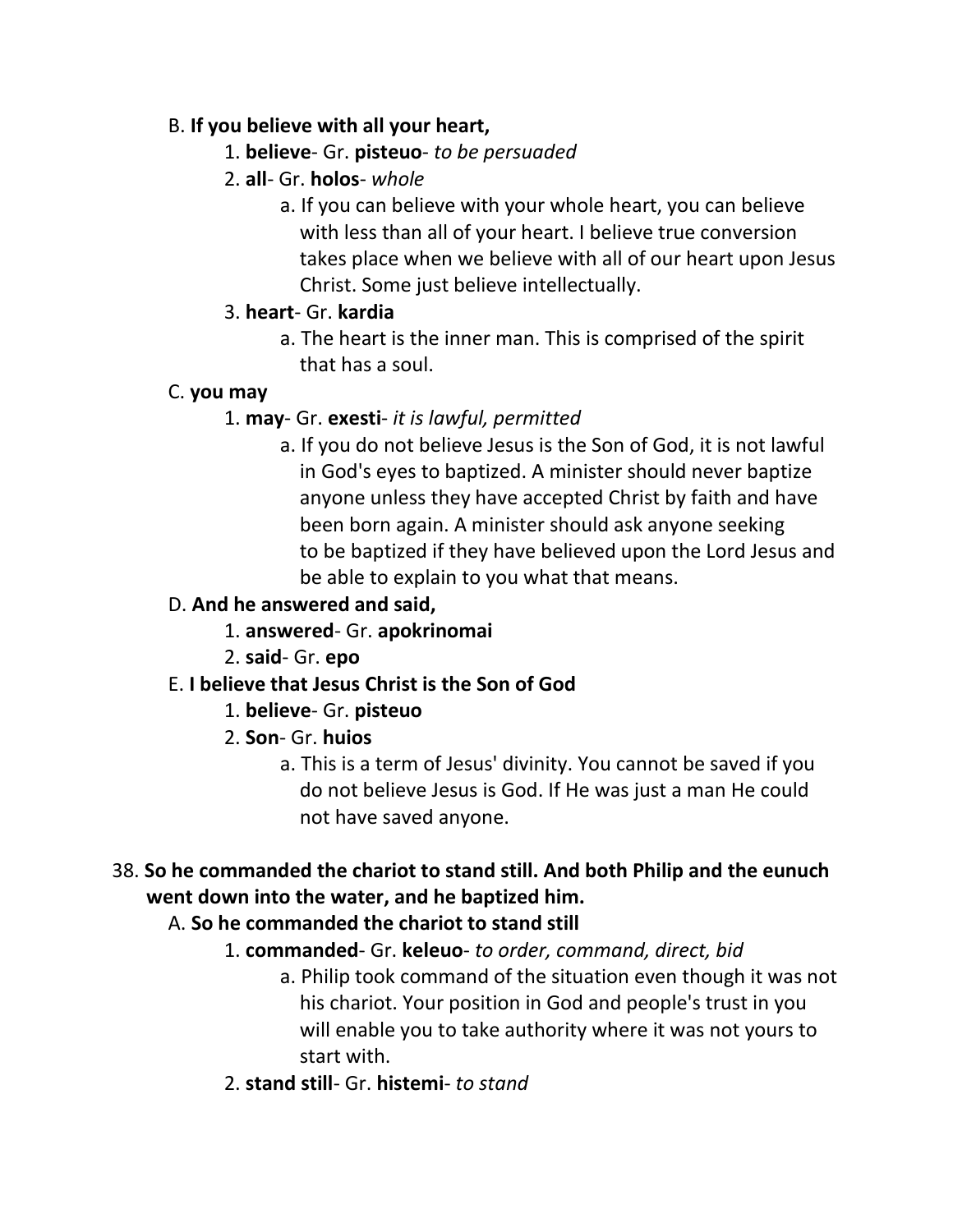- a. This shows the chariot had been moving when Philip came upon it on the road.
- B. **And both Philip and the eunuch went down into the water,**
	- 1. **went down** Gr. **katabaino** *to walk down*
	- 2. **water** Gr. **hudor**
		- a. There was enough water in which to submerge the man.
- C. **and he baptized him**
	- 1. **baptized** Gr. **baptizo**
- 39. **Now when they came up out of the water, the Spirit of the Lord caught Philip away, so that the eunuch saw him no more; and he went on his way rejoicing.** 
	- A. **Now when they came up out of the water,**
		- 1. **came up** Gr. **anabaino** *to walk up*
		- 2. **water** Gr. **hudor**
	- B. **the Spirit of the Lord caught Philip away,**
		- 1. **Spirit** Gr. **pneuma**
		- 2. **Lord** Gr. **kurios**
		- 3. **caught away** Gr. **harpazo** *to seize, carry off by force, to snatch*
			- a. This word is used of the rapture [**harpazo**] of the church. 1 Thess. 4:17
			- b. This kind of supernatural display is only seen here in the New Testament. A similar thing happened to Enoch in the Old Testament. In Hebrews we see that he was translated because he pleased God. Heb. 11:5
			- c. I believe God was pleased with Philip because he passed the two tests of offence. He refused to be offended at Peter and John for taking over the revival he was leading, and he also refused to be offended about being sent into the desert when he had just been in a revival with a multitude.
			- d. Philip passing these tests positioned him to be used singularly and powerfully by the Spirit.
	- C. **so that the eunuch saw him no more,**
		- 1. **eunuch**
			- a. What a start to this man's spiritual walk with the Lord! Philip came out of nowhere, preached Jesus, then disappeared after he baptized him. This man never forgot this!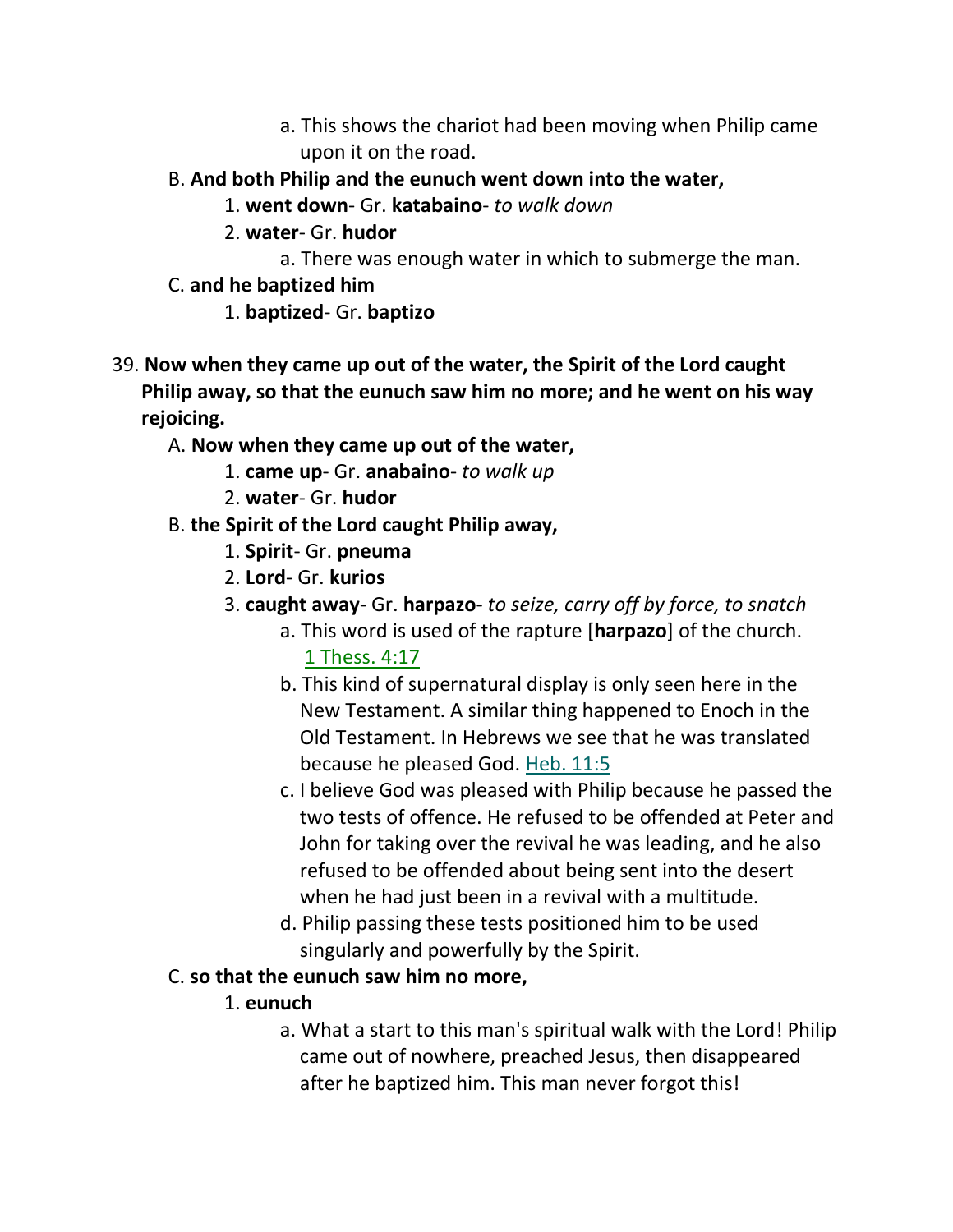2. **saw**- Gr. **eido**

#### D. **and he went on his way rejoicing**

- 1. **went** Gr. **poreuomai**
- 2. **rejoicing** Gr. **chairo**
	- a. I would be rejoicing too if this happened to me!

### 40. **But Philip was found at Azotus. And passing through, he preached in all the cities till he came to Caesarea.**

#### A. **But Philip was found at Azotus**

- 1. **found** Gr. **heurisko**
- 2. **Azotus** means *stronghold*
	- a. *This is the Greek name of the city which by the Hebrews was called Ashdod. It was one of the cities which were not taken by Joshua, and which remained in the possession of the Philistines. It was to this place that the ark of God was sent when it was taken by the Philistines from the Israelites; and here Dagon was cast down before it, 1Sa\_5:2-3. Uzziah, King of Judah, broke down its wall, and built cities or watch towers around it, 2Ch\_26:6. It was a place of great strength and consequence. It was distant about thirty miles from Gaza. It was situated on the coast of the Mediterranean, and had a seaport, which has now entirely disappeared. The sea is now some two miles distant, and the intervening space is a desert of moving sand, which has reached the outskirts of the town (Land and the Book, Dr. Thomson, vol. ii, p. 320). Prof. Hackett (Illustrations of Scripture, pp. 142, 143) says of this place: "A little village called Esdud perpetuates the ancient name. Ashdod was one of the chief cities of the Philistines, but is now utterly forsaken. The prophet's sentence has been executed upon it to the letter: 'I will cut off the inhabitant from Ashdod'* Amo\_1:8*. The only marks of antiquity which I could discover were a high mound, where the old city stood, covered now with fragments of pottery; two or three cellars or cisterns that seemed to have been recently laid open; two marble columns, one prostrate in the court of a neighboring khan, and the other made into a drinking-trough; several broken pieces of columns or tablets,*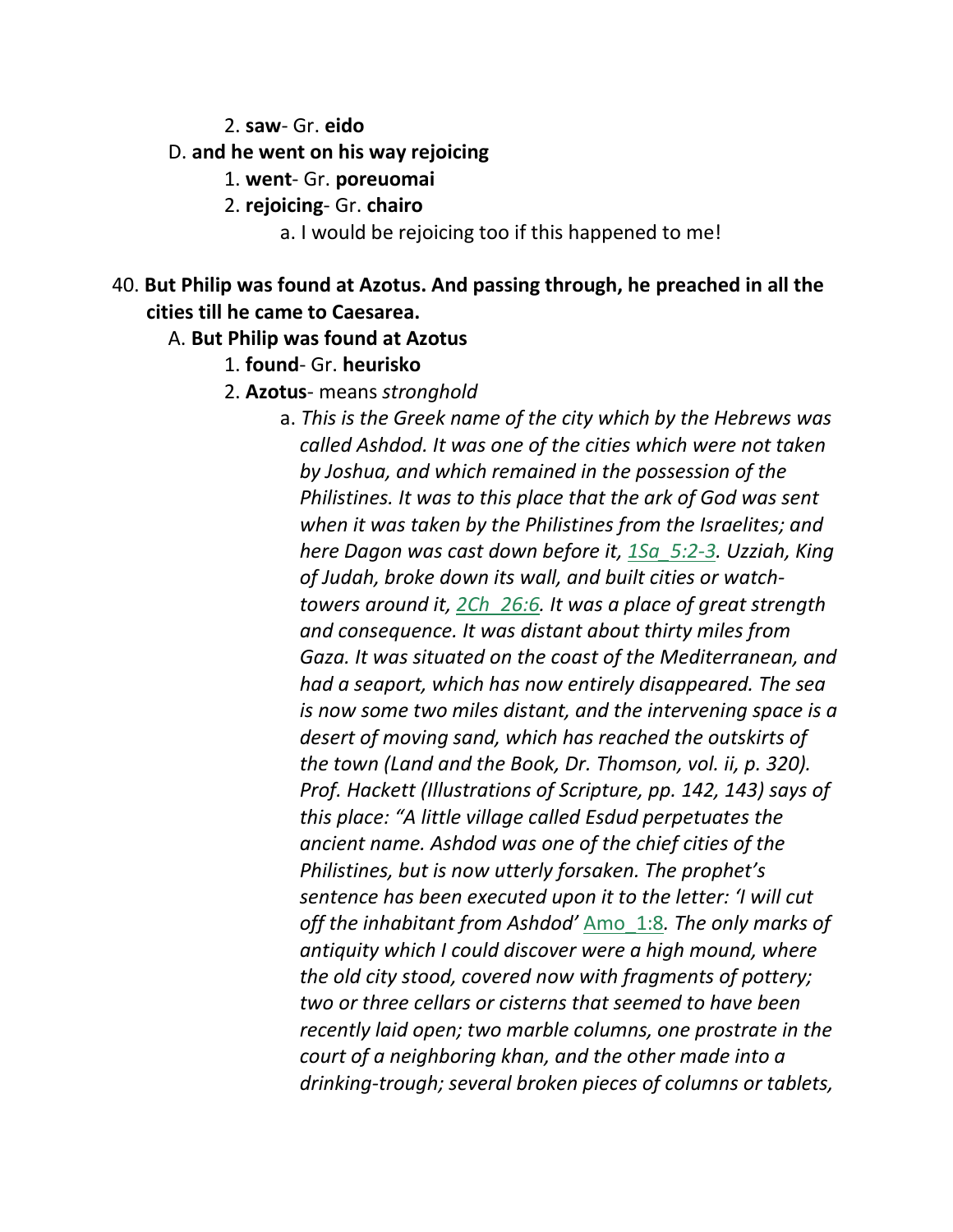*mostly built into a sakieh, or watering machine; and a few traces of masonry near the Jaffa road, which may have belonged to the city walls. These last are so concealed as to be found only with special pains."* -Barnes Commentary

- b. The ark of God, or ark of His Presence had been taken to Ashdod in the Old Testament. The ark contained the glory of God. Now the glory of God in the gospel of Jesus Christ had revisited this city!
- B. **And passing through,**
	- 1. **passing through** Gr. **dierchomai**
- C. **he preached in all the cities till he came to Caesarea**
	- 1. **preached** Gr. **euaggelizo** *to preach the good news*
	- 2. **cities** Gr. **polis**
		- a. Joppa, Lydda, Askelon, Arimarthea, etc., lying along the coast of the Mediterranean.
		- b. Philip was tested by his willingness to preach to the one in the desert, and was now blessed to preach to cities!
	- 3. **Caesarea** means *severed*
		- a. *This city was formerly called Strato's Tower. It is situated on the coast of the Mediterranean, at the mouth of a small river, and has a fine harbor. It is 36 miles south of Acre, and about 62 miles northwest of Jerusalem, and about the same distance northeast of Azotus. The city is supposed by some to be the Hazor mentioned in* Jos\_11:1*. It was rebuilt by Herod the Great and named Caesarea in honor of Augustus Caesar. The city was dedicated to him, and was called Sebaste, the Greek word for Augustus. It was adorned with most splendid houses: and the Temple of Caesar was erected by Herod over against the mouth of the haven, in which was placed the statue of the Roman emperor. It became the seat of the Roman governor while Judea was a Roman province,* Act\_23:33; Act\_25:6, Act\_25:13*. Philip afterward resided at this place. See* Act\_21:8-9*. Caesarea at present is inhabited only by jackals and beasts of prey. "Perhaps," says Dr. Clarke, "there has not been in the history of the world an example of any city that in so short a space of time rose to such an*